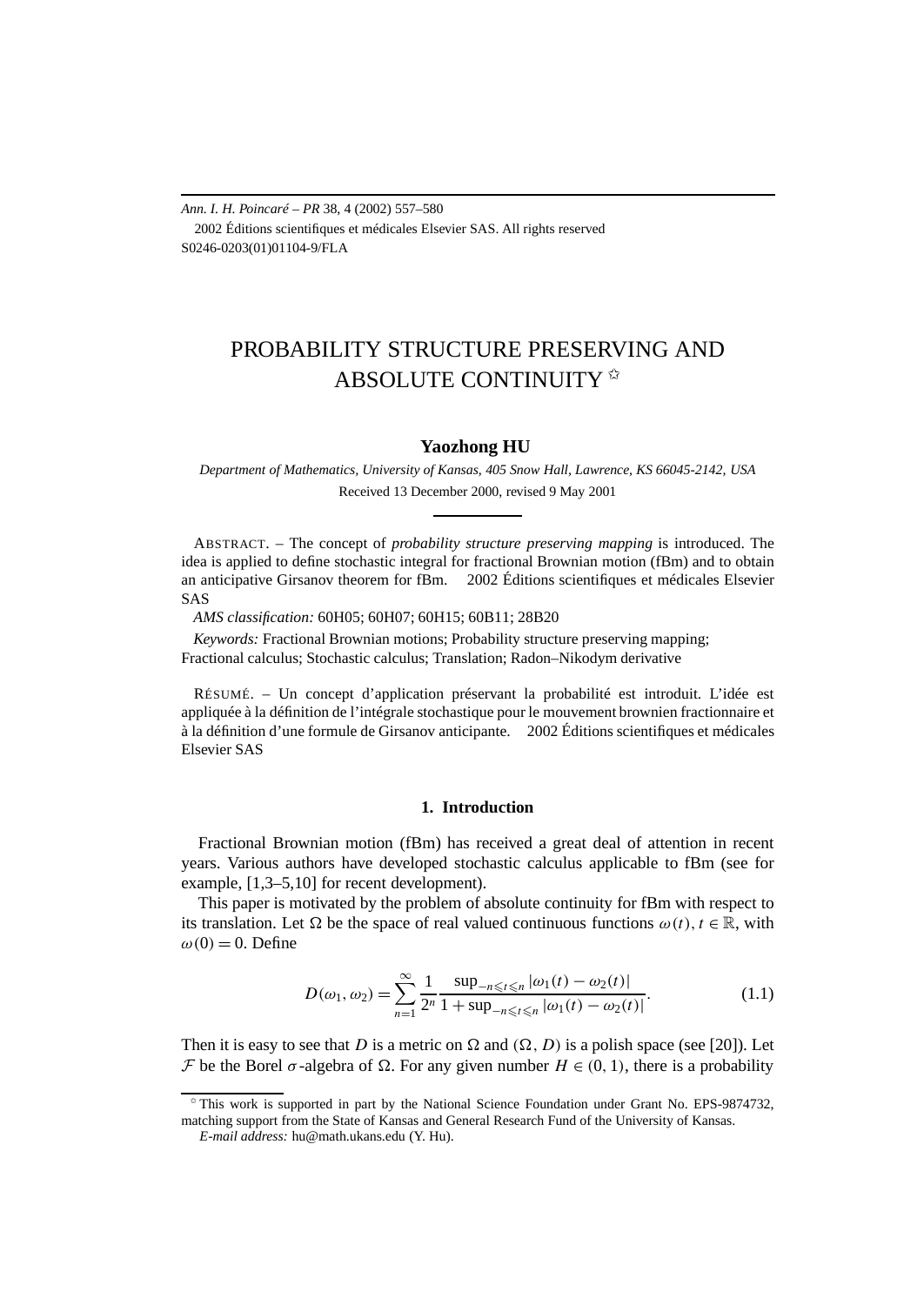measure  $P^H$  on  $(\Omega, \mathcal{F})$  such that  $B_t^H : \Omega \to \mathbb{R}$ ,  $t \in \mathbb{R}$ , defined by  $B_t^H(\omega) = \omega(t)$ ,  $t \in \mathbb{R}$ , is a *fractional Brownian motion with Hurst parameter <i>H*. Namely,  $(B_t^H, t \in \mathbb{R})$  is a Gaussian process with mean 0, and covariance

$$
\mathbb{E}\big(B_t^H B_s^H\big) = c_H\big(|t|^{2H} + |s|^{2H} - |t-s|^{2H}\big),
$$

where  $c_H = \frac{\Gamma(2-2H)\cos(\pi H)}{\pi H(1-H)}$ . We shall call  $(\Omega, \mathcal{F}, P^H)$  the canonical fractional Wiener space with Hurst parameter *H*. The expectation on this probability space is denoted by  $\mathbb{E}^H$ . It is customary to denote the element of  $\Omega$  by  $B^H$ . When  $H = 1/2$ , we obtain the (usual) canonical Wiener space and we will omit the dependence on *H* when  $H = 1/2$ .

Now let  $\Lambda$  be a transform from  $(\Omega, \mathcal{F}, P^H)$  to  $(\Omega, \mathcal{F}, P^H)$  defined by

$$
B^H \to B^H + \int_0^1 g(s) \, \mathrm{d}s,\tag{1.2}
$$

where  $g$  is an anticipative stochastic process. Under suitable conditions,  $\Lambda$  induces another probability measure  $P^H \circ \Lambda^{-1}$  on  $(\Omega, \mathcal{F})$  given by

$$
P^H \circ \Lambda^{-1}(A) = P^H(\Lambda^{-1}(A)) = P^H(\{\omega, \Lambda(\omega) \in A\}), \quad \forall A \in \mathcal{F}.
$$

We are interested in the problem of absolute continuity of  $P^H \circ \Lambda^{-1}$  with respect to  $P^H$ . In the classical Brownian motion case (i.e., when  $H = 1/2$ ) this problem has been

studied by many authors. We refer to [2,21] and in particular the references therein.

In the general fractional Brownian motion case ( $H \neq 1/2$ ), this problem has been studied extensively when  $g$  is a deterministic function (see [11] and the references therein).

This paper studies the general (anticipative) case. We obtain a general theorem about the absolute continuity and a general formula for the Radon–Nikodym density.

Presumably, we may utilize the general formula of Ramer–Kusuoka and compute the Carleman–Fredholm determinant appeared in the Ramer–Kusuoka formula. This has been the idea for example in [2,21] in the classical Brownian motion case. However, this paper develops another method which makes use of the known results in the classical Brownian motion case.

By a theorem (see Theorem 2.1 below) in the framework of measure theory, it is known that if we can find a measure-preserving one-to-one mapping *T* from  $(\Omega, \mathcal{F}, P)$ to  $(\Omega, \mathcal{F}, P^H)$  and a measurable mapping  $\Gamma$  from  $\Omega$  to  $\Omega$  such that  $\Lambda \circ T = T \circ \Gamma$ . Then

$$
\frac{\mathrm{d}P^H \circ \Lambda^{-1}}{\mathrm{d}P^H} = \frac{\mathrm{d}P \circ \Gamma^{-1}}{\mathrm{d}P} \circ T^{-1} \tag{1.3}
$$

as long as we know that  $\frac{dP \circ \Gamma^{-1}}{dP}$  exists.

It is interesting to directly construct a mapping *T* from  $(\Omega, \mathcal{F}, P)$  to  $(\Omega, \mathcal{F}, P^H)$  and a mapping  $\Gamma$  from  $(\Omega, \mathcal{F}, P)$  to itself such that  $\Lambda \circ T = T \circ \Gamma$ . We may then obtain the Radon–Nikodym derivative by using (1.3) since there is an extensive study on the computation of  $\frac{dP \circ \Gamma^{-1}}{dP}$  in the classical Brownian motion case.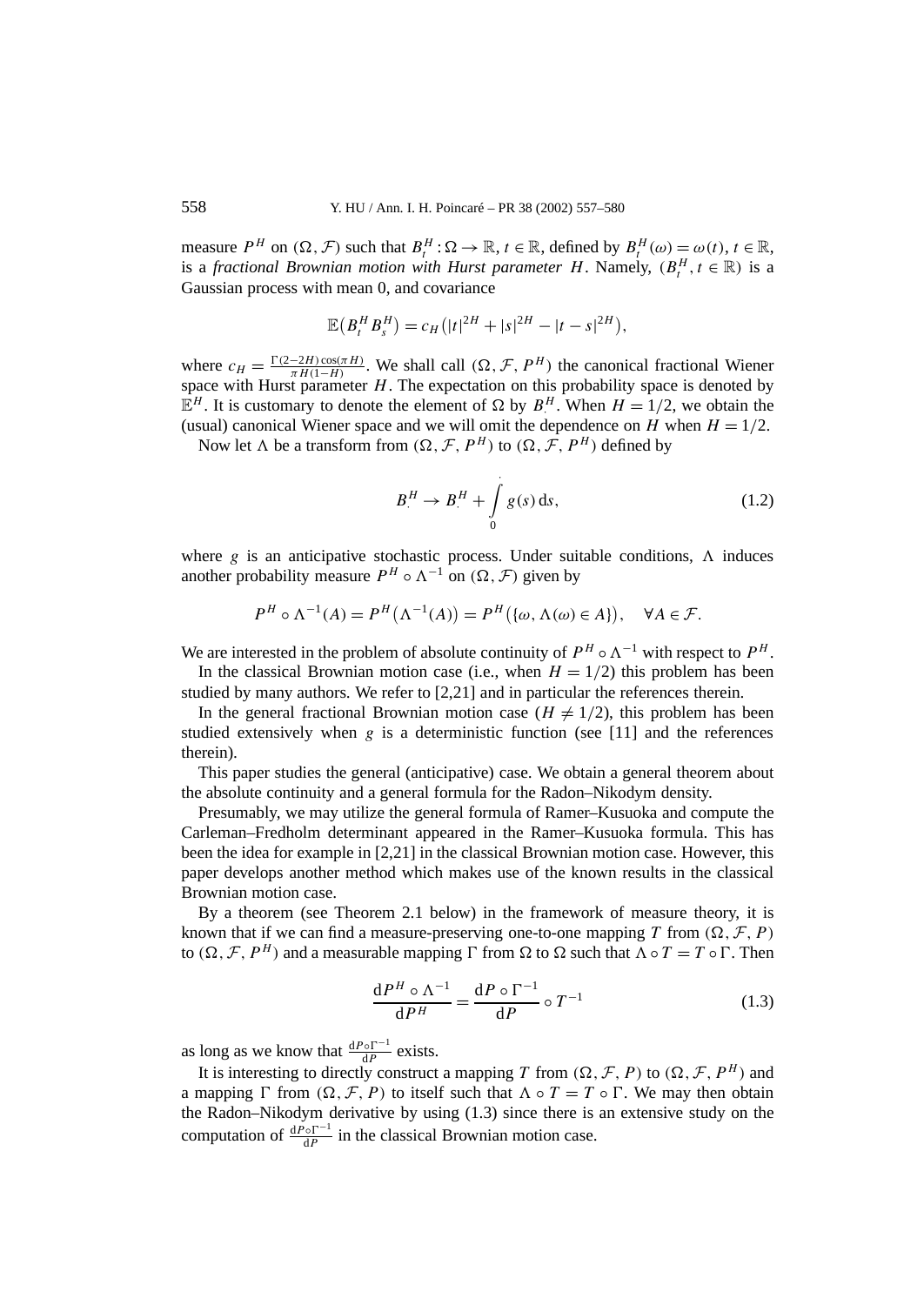However, we will extend (1.3) to a more general case. We introduce the concept of *probability structure preserving mapping V* from the set of measurable functions on  $(\Omega, \mathcal{F}, P)$  to the set of measurable functions on  $(\Omega, \mathcal{F}, P^H)$ .  $\Gamma$  (and  $\Lambda$ ) can be considered as transform which maps a function on  $(\Omega, \mathcal{F}, P)$  (and on  $(\Omega, \mathcal{F}, P^H)$ ) to another function on  $(\Omega, \mathcal{F}, P)$  (and on  $(\Omega, \mathcal{F}, P^H)$ ). We shall prove that if  $\Lambda \circ V =$  $V \circ \Gamma$ , then

$$
\frac{\mathrm{d}P^H \circ \Lambda^{-1}}{\mathrm{d}P^H} = V \circ \frac{\mathrm{d}P \circ \Gamma^{-1}}{\mathrm{d}P}.\tag{1.4}
$$

This is an extension of (1.3). From this result and a result on the Radon–Nikodym derivative for the classical Brownian motion, we obtain a formula for the Radon– Nikodym derivative for the fractional Brownian motion.

The idea of the probability structure preserving mapping may carry many other established results on one probability space to another probability space. We do not claim that all results on classical Brownian motion may be extended to fractional Brownian motion by using this idea. However, many other results on the classical Brownian motion may also be extended to the fractional Brownian motion case through this probability structure preserving mapping.

The probability structure preserving mapping *V* introduced in this paper is similar to a correspondence introduced by the author and his adviser, Prof. P.A. Meyer in [7–9]. However, in that correspondence the multiple Stratonovich integrals play an important role. In the mapping considered in this paper, the similar role is played by multiple Itô type integrals.

In Section 2, we give the definition of the probability structure preserving mapping *V* and prove that this mapping may be defined for any measurable function. We also present a general way to construct this mapping for abstract Wiener space case.

In Section 3, we introduce a particular probability structure preserving mapping *V* between Brownian motion and fractional Brownian motion with Hurst parameter *H* and establish some useful properties of *V* . We use this mapping and the definition of stochastic integral for Brownian motion to define stochastic integral for fractional Brownian motion.

In Section 4, we apply the probability structure preserving mapping *V* introduced in Section 3 to obtain a Girsanov type theorem for fractional Brownian motion.

# **2. Probability structure preserving**

Let  $(\Omega_1, \mathcal{F}_1, P_1)$  and  $(\Omega_2, \mathcal{F}_2, P_2)$  be two measurable spaces. Let *T* be an invertible measurable mapping from  $\Omega_1$  to  $\Omega_2$  such that

$$
\int_{\Omega_1} F \circ T(\omega_1) P_1(d\omega_1) = \int_{\Omega_2} F(\omega_2) P_2(d\omega_2)
$$

for all bounded measurable function  $F : \Omega \to \Omega$ . Namely, *T* is a measure-preserving one to one transform.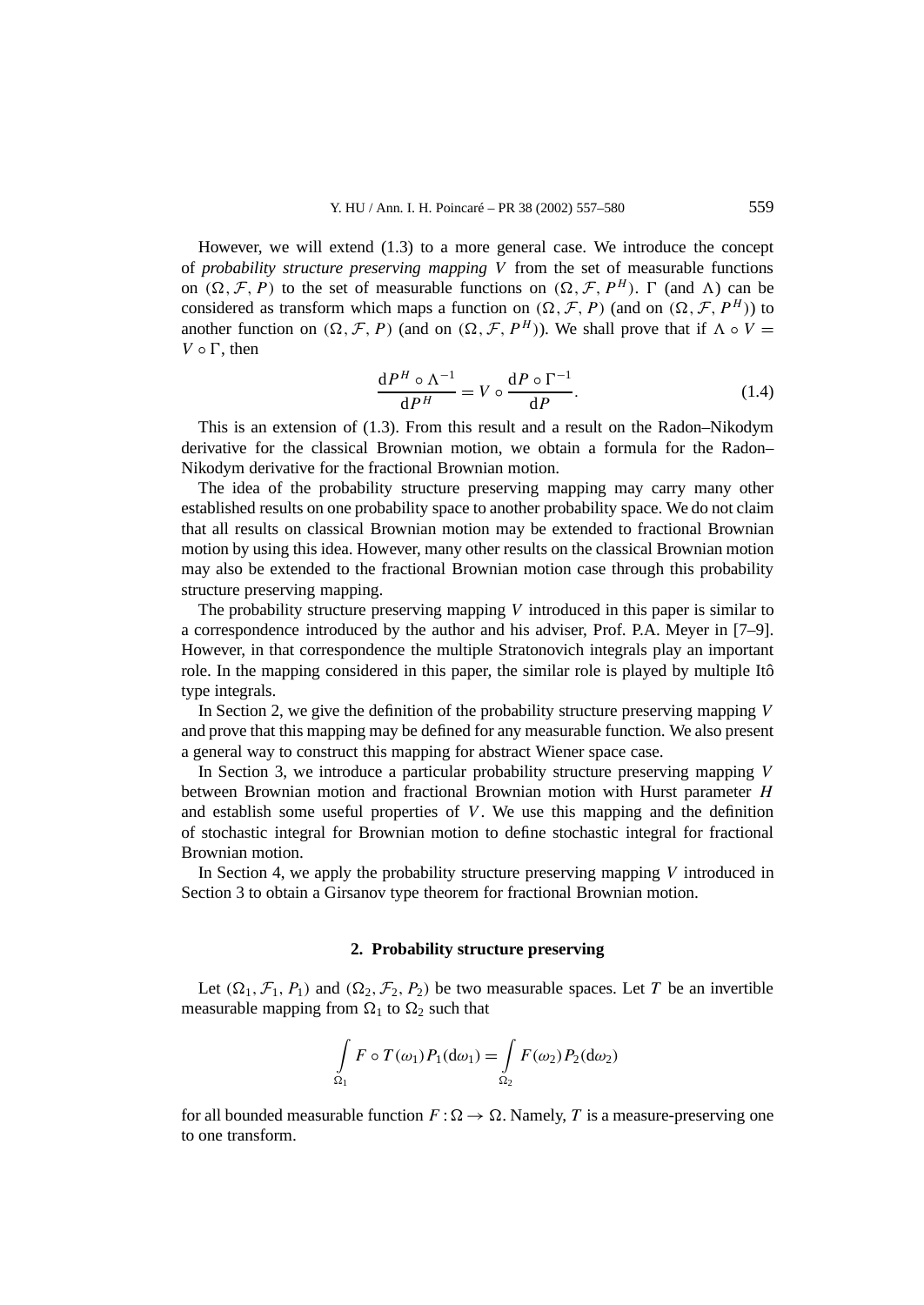THEOREM 2.1. – Let  $\Gamma$  be a measurable transformation from  $\Omega_1$  to itself and let  $\Lambda$ *be a measurable transformation from*  $\Omega$ <sub>2</sub> *to itself. Assume that the following diagram* 

$$
\Omega_1 \xrightarrow{T} \Omega_2
$$
\n
$$
\downarrow \Gamma \qquad \downarrow \Lambda
$$
\n
$$
\Omega_1 \xrightarrow{T} \Omega_2
$$
\n(2.1)

*commutes. Then*

$$
\frac{\mathrm{d}P_2 \circ \Lambda^{-1}}{\mathrm{d}P_2} = \frac{\mathrm{d}P_1 \circ \Gamma^{-1}}{\mathrm{d}P_1} \circ T^{-1}.\tag{2.2}
$$

*Proof. –* This result may be known. However, I could not find it in a standard reference. I will sketch a simple proof.

Let  $A \in \mathcal{F}_2$  and  $B = T^{-1}(A) \in \mathcal{F}_1$ . Then

$$
P_2 \Lambda^{-1}(A) = P_2(\Lambda^{-1} T(B)) = P_2(T\Gamma^{-1}(B)) = P_1(\Gamma^{-1}(B))
$$
  
= 
$$
\int_{B} \frac{dP_1 \circ \Gamma^{-1}}{dP_1}(x) P_1(dx) = \int_{A} \frac{dP_1 \circ \Gamma^{-1}}{dP_1}(T^{-1}y) P_2(dy).
$$

This proves  $(2.2)$ .  $\Box$ 

Let  $(\Omega, H, P)$  be an abstract Wiener space, where *H* is a Hilbert space with scalar product  $\langle \cdot, \cdot \rangle_H$ . There is no ambiguity to use *H* both for the Hurst parameter and for a Hilbert space. For any  $h \in H$ , there is a Gaussian random variable, denoted by  $\langle \omega, h \rangle$ , such that it has mean 0 and covariance

$$
\mathbb{E}(\langle \cdot, h_1 \rangle \langle \cdot, h_2 \rangle) = \langle h_1, h_2 \rangle_H.
$$

Define F the smallest  $\sigma$ -algebra such that for all  $h \in H$ ,  $\langle \omega, h \rangle$  is F-measurable. Let  $h \in H$ . Then  $F(\omega) = \exp(\langle \omega, h \rangle)$  is called an *exponential functional* or an *exponential vector.* Let  $\mathcal{E} = \mathcal{E}(\Omega, \mathcal{F}, P)$  be the space of finite linear combination of the exponential functionals (abbreviated as FLICEF). Then  $\mathcal E$  is a linear space which is closed with respect to multiplication, i.e., if  $F, G \in \mathcal{E}$ , then  $FG \in \mathcal{E}$ .  $\mathcal{E}$  is also dense in  $L^p(\Omega, \mathcal{F}, P)$ for any  $p \in [1, \infty)$ .

Let  $(\tilde{\Omega}, \tilde{H}, \tilde{P})$  be another abstract Wiener space. Let  $\tilde{\mathcal{E}}$  be the space of FLICEF on  $(\widetilde{\Omega}, \widetilde{\mathcal{F}}, \widetilde{P})$ .

DEFINITION 2.2. – A mapping *V* from  $\mathcal E$  to  $\widetilde{\mathcal E}$  is called probability structure *preserving mapping if*

$$
V(F+G) = V(F) + V(G), \quad \forall F, G \in \mathcal{E},
$$
\n
$$
(2.3)
$$

$$
V(FG) = V(F)V(G), \quad \forall F, G \in \mathcal{E}, \tag{2.4}
$$

$$
\mathbb{E}[F] = \widetilde{\mathbb{E}}[VF], \quad \forall F \in \mathcal{E}, \tag{2.5}
$$

*where*  $\mathbb E$  *and*  $\widetilde{\mathbb E}$  *denote the expectations on the probability spaces*  $(\Omega, \mathcal F, P)$  *and*  $(\Omega, H, P)$ , *respectively.*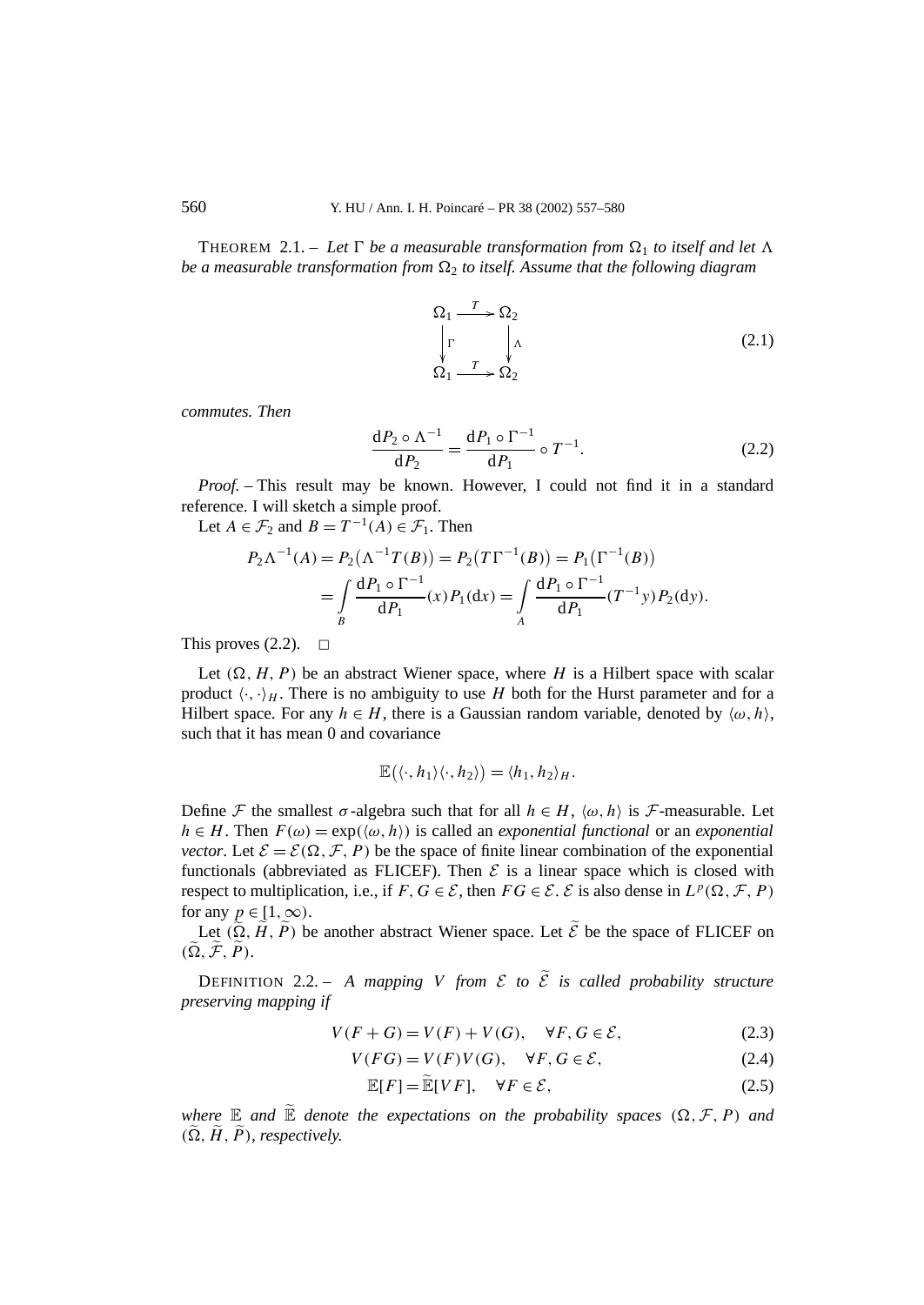The correspondence introduced in [7–9] satisfies the properties (2.3)–(2.4). However, it does not satisfy (2.5).

*Example* 2.3. – If *T* is an invertible measurable mapping from  $\Omega$  to  $\widetilde{\Omega}$  and if  $\widetilde{P}$  = *P*  $\circ$  *T* <sup>−1</sup>, then *VF* := *F*  $\circ$  *T*<sup>−1</sup> (where *F*  $\in$  *E*) is a the probability structure preserving mapping.

It is clear that when *V* is given by an invertible measurable mapping then *V* is defined for all measurable function *F* and  $V(FG) = (VF)(VG)$ .

Now we will show that in general case it is also true, i.e., *V* can be defined for all measurable function *F* and  $V(FG) = (VF)(VG)$ .

LEMMA 2.4. – *If*  $F \in L^2(\Omega, \mathcal{F}, P)$ *, then VF is well-defined.* 

*Proof.* – Let  ${F_n, n \geq 1}$  be a sequence in E with the property that  $F_n \to F$  in  $L^2(\Omega, \mathcal{F}, P)$ . Then for any *n*,  $m \ge 1$ , we have

$$
\widetilde{\mathbb{E}}|VF_n - VF_m|^2 = \widetilde{\mathbb{E}}[(VF_n)^2 + (VF_m)^2 - 2VF_nVF_m] \n= \widetilde{\mathbb{E}}[V(F_n)^2 + V(F_m)^2 - 2V(F_nF_m)] \n= \widetilde{\mathbb{E}}[V(F_n^2 + F_m^2 - 2F_nF_m)] \n= \widetilde{\mathbb{E}}[(F_n^2 + F_m^2 - 2F_nF_m)] \n= \mathbb{E}(F_n - F_m)^2.
$$

Thus  $\{VF_n, n \geq 1\}$  is a Cauchy sequence in  $L^2(\tilde{\Omega}, \tilde{\mathcal{F}}, \tilde{P})$ . It is also easy to see that the limit is independent of the choice of  $\{VF_n, n \geq 1\}$ . Therefore the limit of the sequence  $\{VF_n, n \geq 1\}$  can be defined as  $VF. \square$ 

LEMMA 2.5. – *If*  $F, G \in L^{\infty}(\Omega, \mathcal{F}, P)$ *, then* 

$$
V(FG) = (VF)(VG).
$$

*Proof.* – The assumption of the lemma implies that *F* and *G* are in  $L^2(\Omega, \mathcal{F}, P)$ . Thus  $V(F)$  and  $V(G)$  are well-defined by Lemma 2.4. Since *F* and *G* are in  $L^4(\Omega, \mathcal{F}, P)$ , there are sequences  $\{F_n, n \geq 1\} \subset \mathcal{E}$  and  $\{G_n, n \geq 1\} \subset \mathcal{E}$  such that

$$
\lim_{n\to\infty} \mathbb{E}|F_n - F|^4 = \lim_{n\to\infty} \mathbb{E}|G_n - G|^4 = 0.
$$

Similar to the proof of Lemma 2.4, we obtain

$$
\widetilde{\mathbb{E}}|V(F_nG_n) - V(FG)|^2 = \mathbb{E}|F_nG_n - FG|^2
$$
  
\n
$$
\leq (\mathbb{E}|F_n|^4)^{1/2} (\mathbb{E}|G_n - G|^4)^{1/2} + (\mathbb{E}|G|^4)^{1/2} (\mathbb{E}|F_n - F|^4)^{1/2}
$$
  
\n
$$
\to 0 \quad (n \to \infty).
$$

Thus there is a subsequence (without loss of generality we may choose the sequence itself) such that  $V(F_nG_n)$  converges to  $V(FG)$  almost surely as  $n \to \infty$ . On the other hand, since  $V(F_n) \to V(F)$  and  $V(G_n) \to V(G)$  in  $L^2(\Omega, \mathcal{F}, \widetilde{P})$  we can find a subsequence such that  $V(F_{n_k}) \to V(F)$  and  $V(G_{n_k}) \to V(G)$  almost surely.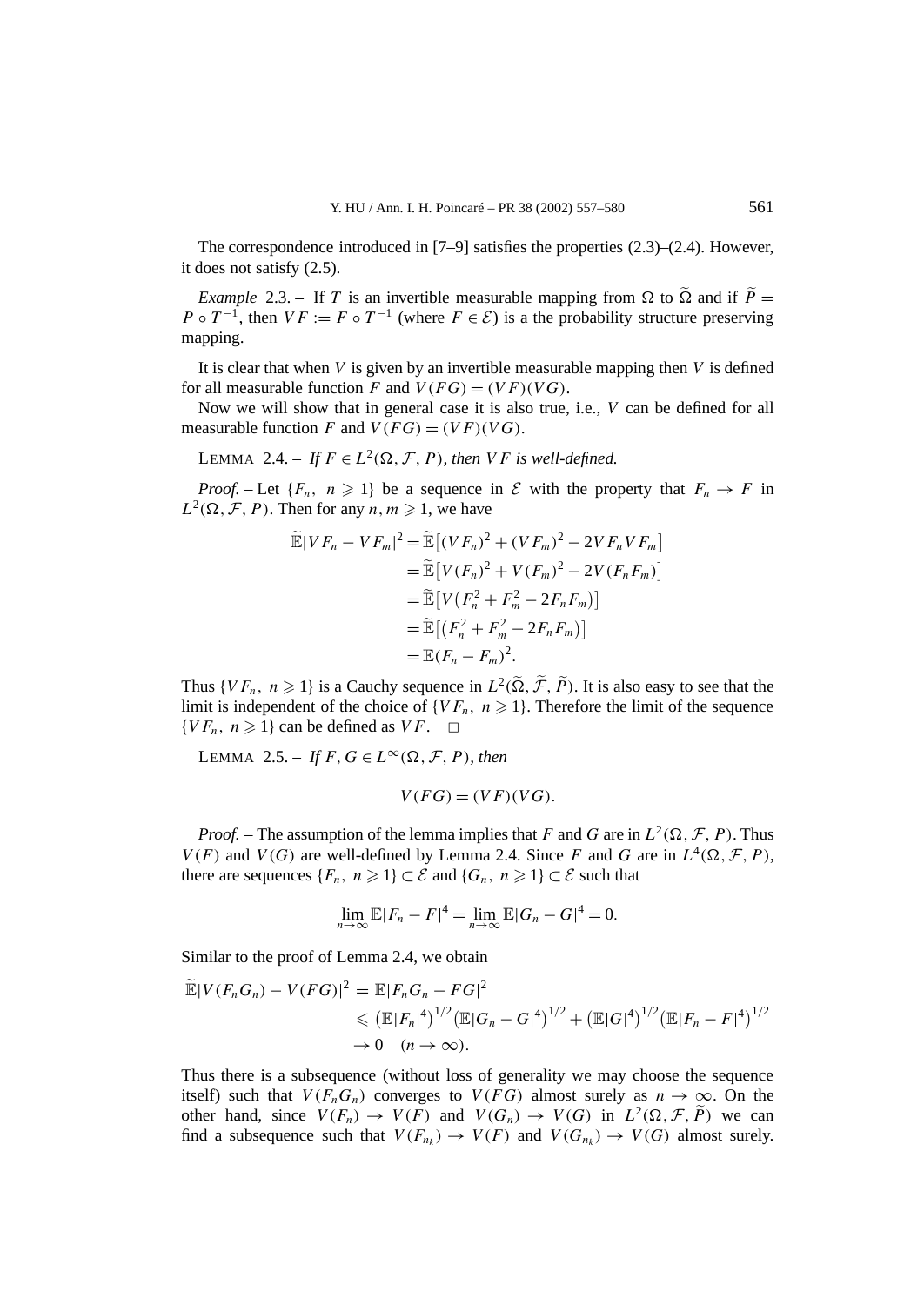Then  $V(F_nG_n) = V(F_{n_k})V(G_{n_k}) \rightarrow V(F)V(G)$  almost surely. Consequently, we have  $V(FG) = V(F)V(G)$ .  $\Box$ 

LEMMA 2.6. – If  $F \in L^{\infty}(\Omega, \mathcal{F}, P)$  and if  $f \to \mathbb{R}$  is a continuous function, then

$$
Vf(F) = f(VF).
$$

*Proof.* – Let  $M > 0$  be such that  $|F| \le M$  a.s. By the Weierstrass approximation theorem, there is a sequence of polynomials  $\{P_n(x), n \geq 1\}$  such that  $P_n$  converges uniformly to  $f(x)$  on  $[-M, M]$ . By Lemma 2.5 it is easy to see that  $VP_n(F) = P_n(VF)$ . Since  $P_n$  converges to  $f$ ,  $VP_n(F) = P_n(VF)$  converges to  $f(VF)$  a.s. on the event  ${|VF| \leq K}$  for any  $K > 0$ . Letting  $K \to \infty$ , we see that  $VP_n(F)$  converges to  $f(VF)$ a.s. On the other hand,

$$
\mathbb{E}\big|V(P_n(F)) - V\big(f(F)\big)\big|^2 = \mathbb{E}\big|P_n(F) - f(F)\big|^2 \to 0 \quad (n \to \infty).
$$

This proves the lemma easily.  $\square$ 

LEMMA 2.7. – Let  $F \in L^{\infty}(\Omega, \mathcal{F}, P)$  and let f be a continuous function. Then for *any*  $\varepsilon \in \mathbb{R}$ ,

$$
\widetilde{P}(f(VF) \geq \varepsilon) = P(f(F) \geq \varepsilon). \tag{2.6}
$$

*Proof.* – Notice that  $g_{n,\varepsilon} := e^{-n(\varepsilon - f(x))^+}$  is a continuous function of *x*, where  $a^+$ denotes the positive part of *a* and that

$$
\lim_{n\to\infty}g_{n,\varepsilon}(x)=I_{\{f(x)\geqslant\varepsilon\}}\quad\forall x\in\mathbb{R},
$$

where *I* denotes the indicate function. Then

$$
\widetilde{P}(f(VF) \ge \varepsilon) = \widetilde{\mathbb{E}} I_{\{f(VF) \ge \varepsilon\}} = \widetilde{\mathbb{E}} \lim_{n \to \infty} e^{-n(\varepsilon - f(VF))^+}
$$
\n
$$
= \lim_{n \to \infty} \widetilde{\mathbb{E}} e^{-n(\varepsilon - f(VF))^+} = \lim_{n \to \infty} \widetilde{\mathbb{E}} V e^{-n(\varepsilon - f(F))^+}
$$
\n
$$
= \lim_{n \to \infty} \mathbb{E} e^{-n(\varepsilon - f(F))^+} = \mathbb{E} \lim_{n \to \infty} e^{-n(\varepsilon - f(F))^+}
$$
\n
$$
= \mathbb{E} I_{\{f(F) \ge \varepsilon\}} = P(f(F) \ge \varepsilon).
$$

This proves the lemma.  $\Box$ 

Now we are ready to state and prove the main theorem of this section.

THEOREM 2.8. – Let  $F : \Omega \to \mathbb{R}$  be measurable and  $F < \infty$  a.s. (i) If  $F_n \to F$  in probability, where  $F_n \in L^{\infty}(\Omega, \mathcal{F}, P)$ , then  $VF_n$  converges in *probability. The limit in probability of*  $VF_n$  *is defined as*  $VF$ *.* 

(ii) *If f is continuous, then*

$$
Vf(F) = f(VF). \tag{2.7}
$$

*Proof. –* (i) From Lemma 2.7, it follows that

$$
\widetilde{P}(|VF_m - VF_m| \geqslant \varepsilon) = \widetilde{P}(|V(F_m - F_m)| \geqslant \varepsilon) = P(|F_m - F_m| \geqslant \varepsilon).
$$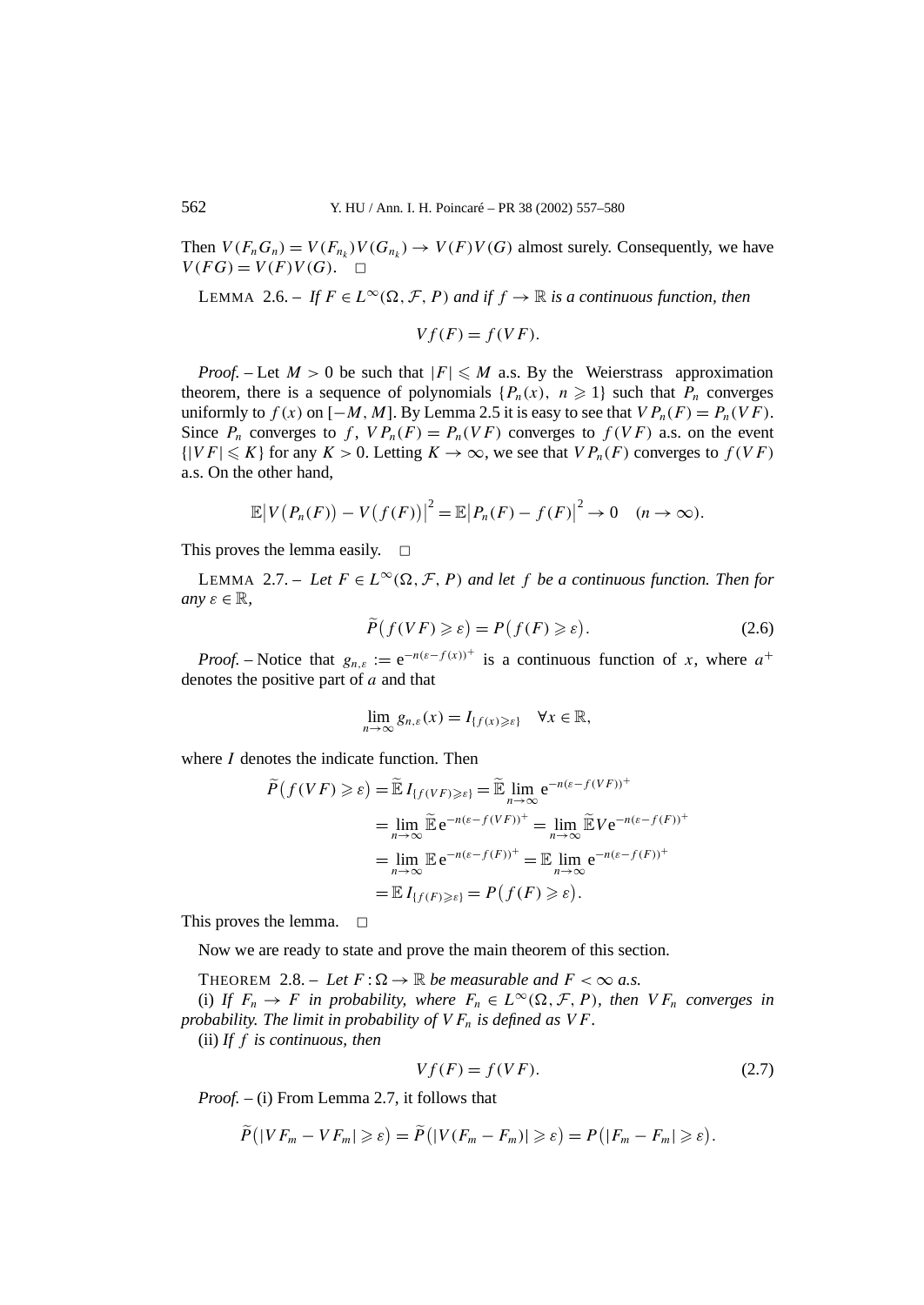This shows that  $\{VF_n, n \geq 1\}$  is a Cauchy sequence with respect to the convergence in probability. The unique limit of this sequence is independent of the choice of  $\{VF_n, n \geq 1\}$ . This limit is defined as *VF*.

(ii) Now let  $F_n = FI_{\{|F|\leq n\}}$ . Since  $VF_n \to VF$  in probability, then there is a subsequence  $n_k$  such that  $VF_{n_k} \rightarrow VF$  a.s. Thus

$$
V(f(F_{n_k})) = f(VF_{n_k}) \rightarrow f(VF) \quad \text{a.s.}
$$
 (2.8)

Let  $K > 0$  be a given arbitrary number. Since *f* is uniformly continuous on  $[-K, K]$ , there is a  $\delta > 0$  such that  $|f(x) - f(y)| \le \varepsilon$  for all  $x, y \in [-K, K]$  with  $|x - y| < \delta$ . By Lemma 2.7, it follows that

$$
\widetilde{P}(|V(f(F_n)) - V(f(F))| \ge \varepsilon) = P(|f(F_n) - f(F)| \ge \varepsilon)
$$
\n
$$
= P(\{|f(F_n) - f(F)| \ge \varepsilon\} \cap \{|F| \le K\})
$$
\n
$$
+ P(\{|f(F_n) - f(F)| \ge \varepsilon\} \cap \{|F| > K\})
$$
\n
$$
\le P(\{|F_n) - F| \ge \delta\}) + P(\{|F| > K\}). \tag{2.9}
$$

From this inequality it follows that  $V(f(F_n)) \to V(f(F))$  in probability. When combined with (2.8), this implies the second part of the theorem.  $\Box$ 

*Remark* 2.9. – By Theorem 2.8, we shall call *V* a probability structure preserving mapping from  $(\Omega, \mathcal{F}, P)$  to  $(\tilde{\Omega}, \tilde{\mathcal{F}}, \tilde{P})$ .

COROLLARY 2.10. – *V is injective.*

*Proof.* – Let *F* be measurable such that  $VF = 0$  a.s. Then

$$
P(|F| > 0) = P(|VF| > 0) = 0.
$$

This implies that  $F = 0$  a.s.  $\Box$ 

It is interesting to know the general conditions under which a probability structure preserving mapping is given by a measurable transform *T*, i.e.,  $V \circ F = F \circ T$ .

Now let  $\Gamma$  be an invertible measurable mapping from  $\Omega$  to itself and let  $\Lambda$  be an invertible measurable mapping from  $\Omega$  to itself.  $\Gamma$  induces a mapping from  $\mathcal E$  to another functional space B. This mapping is still denoted by  $\Gamma$ . Namely,  $(\Gamma F)(\omega) = F \circ \Gamma(\omega)$ , for all  $F \in \mathcal{E}$  and  $\omega \in \Omega$ . Let  $\Lambda$  be the corresponding induced mapping from  $\tilde{\mathcal{E}}$  to  $\tilde{\mathcal{B}}$ . We are going to establish

THEOREM 2.11. – *Let V be a probability structure preserving mapping from*  $(\Omega, \mathcal{F}, P)$  *to*  $(\widetilde{\Omega}, \widetilde{\mathcal{F}}, \widetilde{P})$ *. Let*  $\Gamma$  (and  $\Lambda$ ) be invertible measurable mapping from  $\Omega$  $(and \Omega)$  to themselves. Assume that the following diagram

$$
\mathcal{E} \xrightarrow{V} \widetilde{\mathcal{E}} \n\Gamma \qquad \downarrow \Lambda \n\mathcal{B} \longrightarrow \widetilde{\mathcal{B}} \tag{2.10}
$$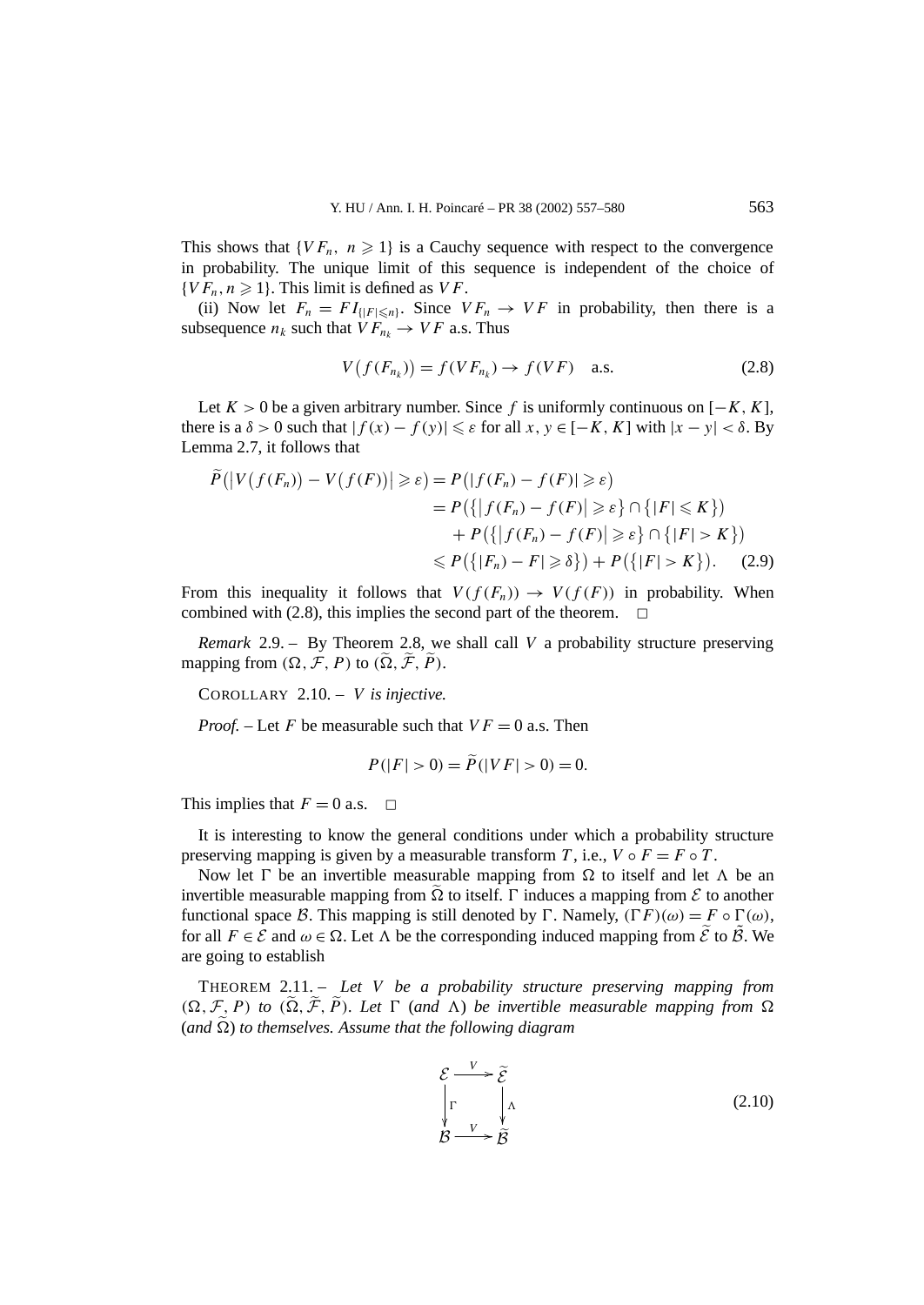*commutes. If*  $P \circ \Gamma^{-1}$  *is absolutely continuous with respect to*  $P$ *, then*  $\widetilde{P} \circ \Lambda^{-1}$  *is absolutely continuous with respect to P. Moreover, the following identity holds*:

$$
\frac{\mathrm{d}\tilde{P}\circ\Lambda^{-1}}{\mathrm{d}\tilde{P}}=V\circ\left(\frac{\mathrm{d}P\circ\Gamma^{-1}}{\mathrm{d}P}\right).
$$
 (2.11)

*Proof.* – Assume that  $P \circ \Gamma^{-1}$  is absolutely continuous with respect to P. Let  $G \in \widetilde{\mathcal{E}}$ and denote  $F = V^{-1}G$ . By the commutativity of the diagram (2.10) we obtain that

$$
G \circ \Lambda = V \circ (F \circ \Gamma).
$$

Denote

$$
R_1(x) = \frac{\mathrm{d}\widetilde{P} \circ \Gamma^{-1}}{\mathrm{d}\widetilde{P}}(x), \quad x \in \Omega.
$$

From the probability structure preserving property of *V* , it follows that

$$
\int_{\widetilde{\Omega}} G \circ \Lambda(y) \widetilde{P}(dy) = \int_{\Omega} F \circ \Gamma(x) P(dx) = \int_{\Omega} F(x) R_1(x) P(dx)
$$

$$
= \int_{\widetilde{\Omega}} V(FR_1)(y) \widetilde{P}(dy) = \int_{\widetilde{\Omega}} (VF)(y) (VR_1)(y) \widetilde{P}(dy)
$$

$$
= \int_{\widetilde{\Omega}} G(y) (VR_1)(y) \widetilde{P}(dy).
$$

This yields that

$$
\frac{\mathrm{d}\widetilde{P}\circ\Lambda^{-1}}{\mathrm{d}\widetilde{P}}(y)=(VR_1)(y),\quad\text{for a.s. }y\in\widetilde{\Omega},
$$

proving the theorem.  $\square$ 

Multiple stochastic integral over a Wiener space is well-defined (see [6] and the references therein). Let us recall that any element of  $L^2(\Omega, \mathcal{F}, P)$  can be represented by its chaos expansion:

$$
F = \sum_{n=0}^{\infty} \frac{1}{n!} I_n(f_n), \quad \text{with } \sum_{n=0}^{\infty} \frac{1}{n!} \|f_n\|_{H^{\otimes n}}^2 < \infty
$$

where  $f_n \in H^{\otimes n}$  (the symmetric tensor product Hilbert space over *H*) and  $I_n$  is the multiple Itô type multiple stochastic integral. It is known that

$$
\mathbb{E}(F^2) = \sum_{n=0}^{\infty} \frac{1}{n!} ||f_n||_{H^{\otimes n}}^2 < \infty.
$$

The Fock space over *H* is a Hilbert space defined by

$$
\Phi(H) = \{ f = (f_0, f_1, \dots, f_n, \dots), \ f_n \in H^{\otimes n} \}
$$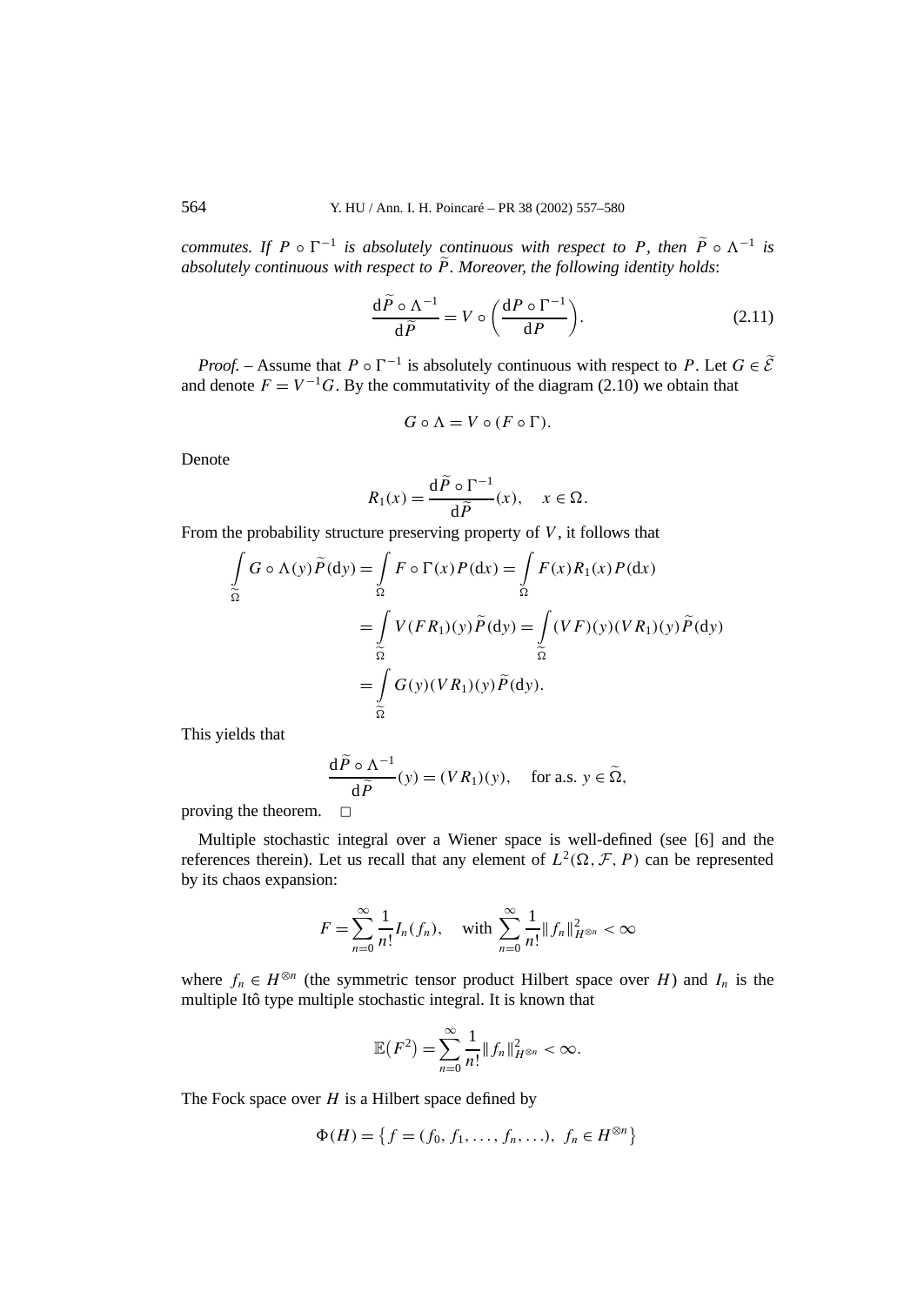with the Hilbert norm

$$
||f||_{\Phi(H)}^2 = \sum_{n=0}^{\infty} \frac{1}{n!} ||f_n||_{H^{\otimes n}}^2.
$$

Thus we have an isometry between  $L^2(\Omega, \mathcal{F}, P)$  and the Fock space  $\Phi(H)$  over the Hilbert space *H* (see [6,12,16], and the references therein for more detail).

Let  $\rho$  be a one-to-one mapping from *H* to  $\widetilde{H}$  such that

$$
\langle \rho(h_1), \rho(h_2) \rangle_{\widetilde{H}} = \langle h_1, h_2 \rangle_H.
$$

Thus  $\rho$  induces a mapping from  $H^{\otimes n}$  to  $\widetilde{H}^{\otimes n}$  in the following way: Let  $e_1, \ldots, e_k, \ldots$  be orthonormal system of *H*. Then  $\tilde{e}_k = \rho(e_k)$ ,  $k = 1, 2, \ldots$ , is orthonormal system of  $\tilde{H}$ . If  $f = \sum a_{i_1 \cdots i_n} e_{i_1} \otimes \cdots \otimes e_{i_n}$ , then we define

$$
\rho^{\otimes n} f = \sum a_{i_1 \cdots i_n} \tilde{e}_{i_1} \otimes \cdots \otimes \tilde{e}_{i_n}.
$$

It is easy to see that for any  $f, g \in H^{\otimes n}$ ,

$$
\langle \rho^{\otimes n} f, \rho^{\otimes n} g \rangle_{\widetilde{H}^{\otimes n}} = \langle f, g \rangle_{H^{\otimes n}}.
$$

For any element  $f = (f_0, f_1, \ldots, f_n, \ldots)$  in  $\Phi(H)$  we define

$$
\Phi(\rho)f = (f_0, \rho(f_1), \ldots, \rho^{\otimes n}(f_n), \ldots).
$$

Then it is easy to check that  $\Phi(\rho)$  is an isometry between the Fock spaces  $\Phi(H)$  and  $\Phi(\tilde{H})$ .

Since there is an isometry between  $L^2(\Omega, \mathcal{F}, P)$  and  $\Phi(H)$ , we obtain an isometry between  $L^2(\Omega, \mathcal{F}, P)$  and  $L^2(\tilde{\Omega}, \tilde{H}, \tilde{P})$ . The explicit form of this isometry may be described as follows: For any  $F \in L^2(\Omega, \mathcal{F}, P)$ ,

$$
F=\sum_{n=0}^{\infty}\frac{1}{n!}I_n(f_n).
$$

Then  $\tilde{F} = \Phi(\rho) F$  is given by

$$
\widetilde{F}=\sum_{n=0}^{\infty}\frac{1}{n!}I_n(\rho^{\otimes n}f_n).
$$

THEOREM 2.12. – Let  $\rho$  be an isometry between H and  $\widetilde{H}$ . Then  $\Phi(\rho)$  is a *probability structure preserving mapping from*  $(\Omega, \mathcal{F}, P)$  *to*  $(\tilde{\Omega}, \tilde{H}, \tilde{P})$ *.* 

*Proof.* – Recall that  $\mathcal{E}$  is the set of finite linear combinations of  $\varepsilon(h) := \exp(\langle \cdot, h \rangle ||h||_H^2$ ,  $h \in H$  and that  $\mathcal E$  is an algebra and a dense subset of  $L^2(\Omega, \mathcal F, P)$ . It is easy to verify that  $\mathbb{E}(F) = \mathbb{E}(\Phi(\rho)F)$  and  $\Phi(\rho)(F+G) = \Phi(\rho)F + \Phi(\rho)G$ . We need to prove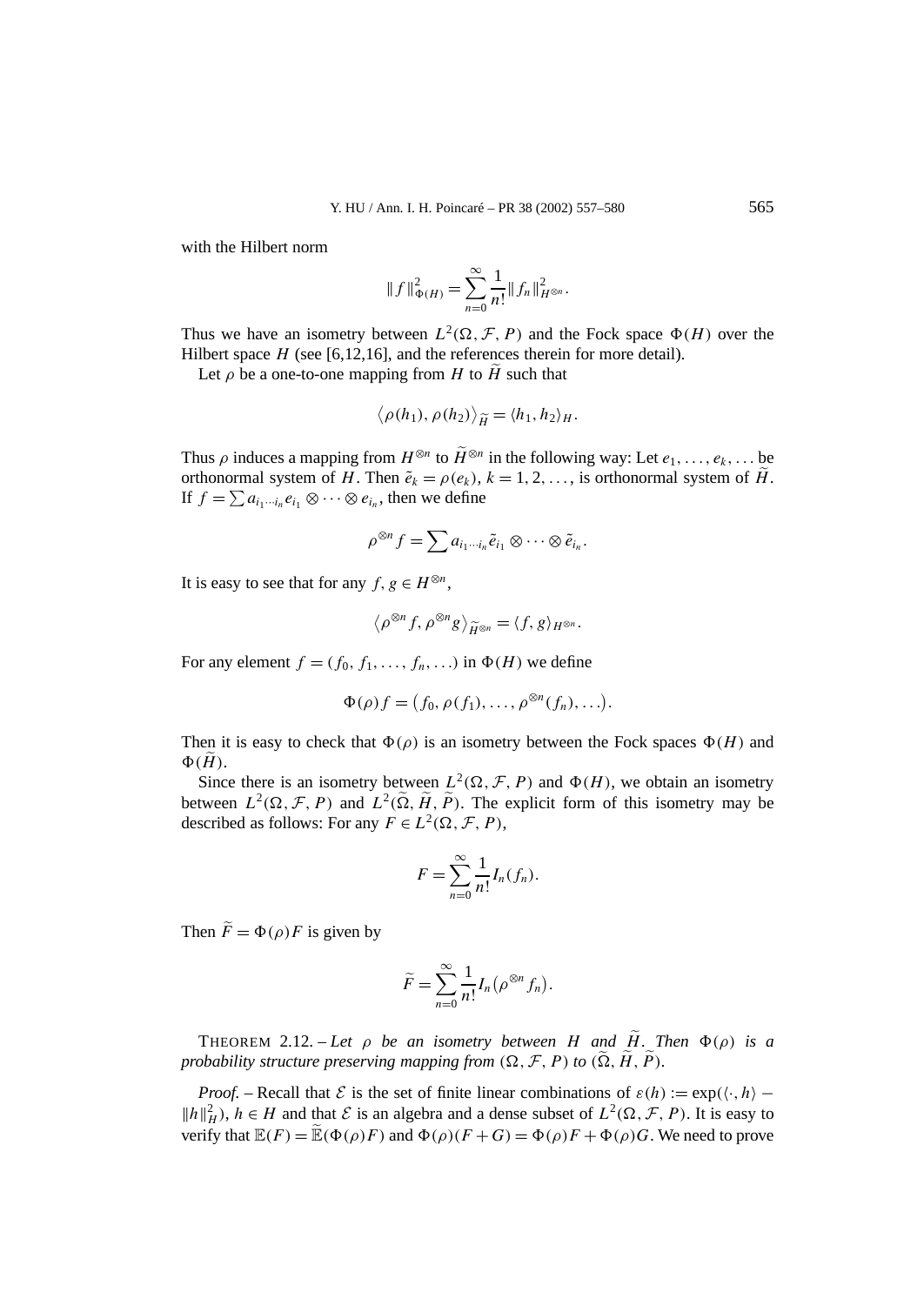the product preserving property (2.4). It is easy to see that

$$
\varepsilon(h) = \sum_{n=0}^{\infty} \frac{1}{n!} I_n(h^{\otimes n}).
$$

Thus

$$
\Phi(\rho)\varepsilon(h) = \sum_{n=0}^{\infty} \frac{1}{n!} I_n(\rho(h)^{\otimes n}) = \varepsilon(\rho(h)).
$$

On the other hand, it is easy to verify that

$$
\varepsilon(h_1)\varepsilon(h_2) = \exp\left[\langle \cdot, h_1 + h_2 \rangle - \|h_1\|_H^2 - \|h_2\|_H^2\right]
$$
  
=  $\varepsilon(h_1 + h_2) \exp(\langle h_1, h_2 \rangle_H).$ 

Thus

$$
\Phi(\rho)[\varepsilon(h_1)\varepsilon(h_2)] = \exp[(h_1, h_2)_H] \Phi(\rho)[\varepsilon(h_1 + h_2)]
$$
  
\n
$$
= \exp[(h_1, h_2)_H] \varepsilon(\rho(h_1 + h_2))
$$
  
\n
$$
= \exp[(\rho(h_1), \rho(h_2))_H] \varepsilon(\rho(h_1) + \rho(h_2))
$$
  
\n
$$
= \varepsilon(\rho(h_1)) \varepsilon(\rho(h_2))
$$
  
\n
$$
= [\Phi(\rho)\varepsilon(h_1)] [\Phi(\rho)\varepsilon(h_2)].
$$

From this the theorem follows.  $\Box$ 

*Remark* 2.13. – We shall call  $\Phi(\rho)$  the probability structure preserving mapping induced by *ρ*.

LEMMA 2.14. – *If ρ is an isometry from the Hilbert space H to the Hilbert space H and if*  $V = \Phi(\rho)$  *is the probability structure preserving mapping induced by*  $\rho$ *, then for any*  $F, G \in \mathcal{E}$ *,* 

$$
V(F \diamond G) = (VF) \diamond (VG), \tag{2.12}
$$

*where diamond denotes the Wick product* (*see* [5])*.*

*Proof.* – Let  $F = \varepsilon(h_1)$  and  $G = \varepsilon(h_2)$ , where  $h_1, h_2 \in H$ . We have

$$
F \diamond G = \varepsilon (h_1 + h_2).
$$

Hence

$$
V(F \diamond G) = \varepsilon (\rho (h_1 + h_2)) = \varepsilon (\rho (h_1)) \diamond \varepsilon (\rho (h_2)) = (VF) \diamond (VG).
$$

This proves the lemma through a linearity argument.  $\Box$ 

#### **3. Stochastic integral for fractional Brownian motions**

Let us recall some results from [19] and [11]. From now on  $(\Omega, \mathcal{F}, P)$  will be the classical canonical Wiener space and  $(\tilde{\Omega}, \tilde{\mathcal{F}}, \tilde{P}) = (\Omega, \mathcal{F}, P^H)$  will be the canonical space for fractional Brownian motion with Hurst parameter  $H \in (0, 1)$ .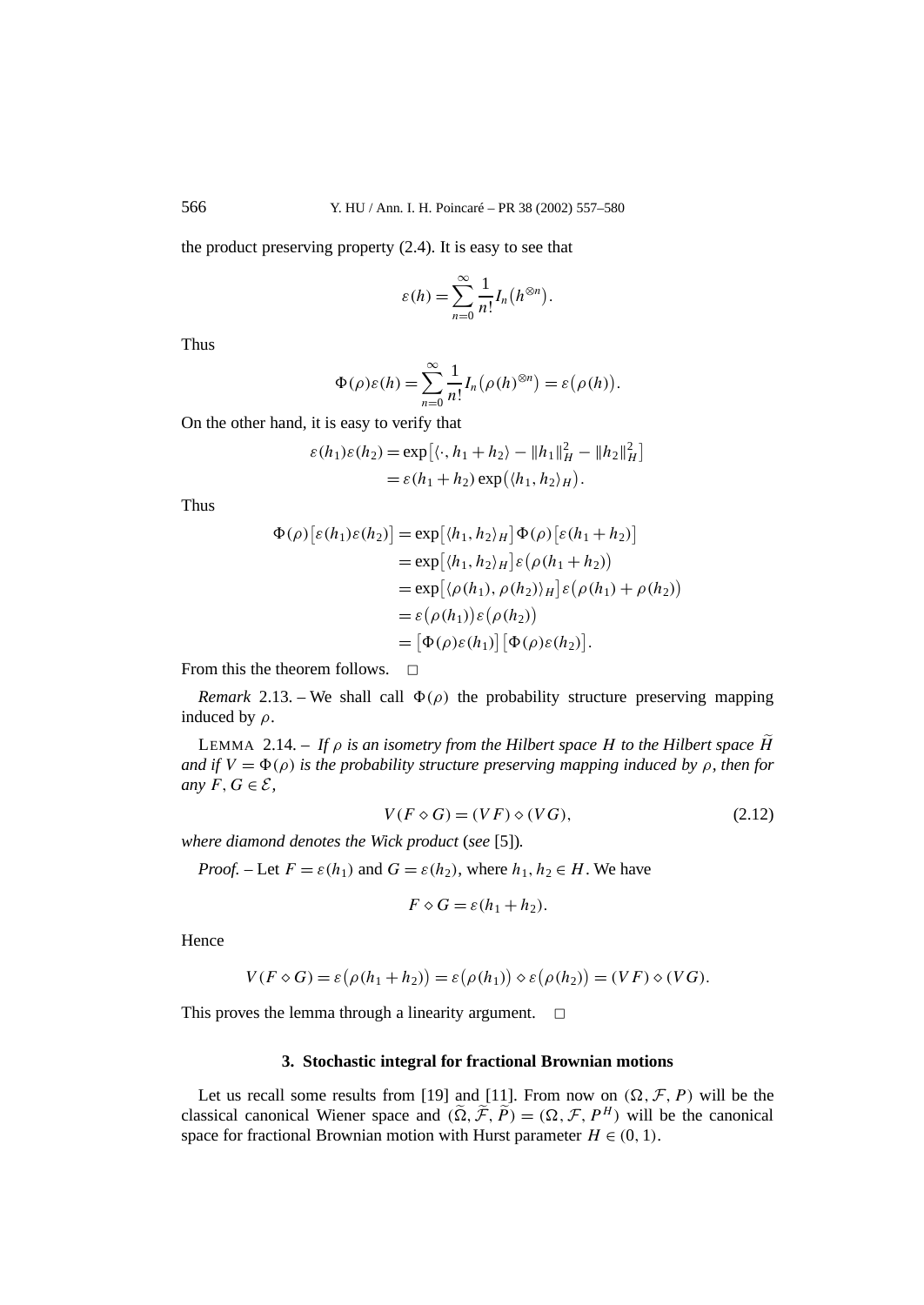Fractional integrals of order  $\alpha \in (0, 1)$  (of Riemann–Liouville type) of a function *f* on  $\mathbb R$  are defined as

$$
I_{\pm}^{\alpha} f(x) = \frac{1}{\Gamma(\alpha)} \int_{0}^{\infty} t^{\alpha - 1} f(x \pm t) dt,
$$
 (3.1)

where  $\Gamma(x)$  is the gamma function. They are also called fractional integral of Weyl type in [14]. When  $\alpha = -\beta$  is negative,  $I_{\pm}^{\alpha}$  will be the fractional derivatives (of Marchaud type)

$$
I_{\pm}^{\alpha} f(x) = D_{\pm}^{\beta} f(x) = \frac{\beta}{\Gamma(1-\beta)} \int_{0}^{\infty} \frac{f(x) - f(x \mp t)}{t^{1+\beta}} dt.
$$
 (3.2)

We denote by

$$
\hat{f}(\xi) = \mathcal{F}(f)(\xi) = \int_{\mathbb{R}} e^{ix\xi} f(x) dx, \quad \xi \in \mathbb{R}
$$

the Fourier transform of a function *f* . The following lemma is from [19], Theorem 7.1.

LEMMA 3.1. – *If*  $0 < \alpha < 1$  *and*  $f \in L^1(\mathbb{R})$ *, then the Fourier transform of*  $I_{\pm}^{\alpha} f$  *is given by*

$$
\mathcal{F}(I_{\pm}^{\alpha}f)(\xi) = (\mp i\xi)^{-\alpha}\hat{f}(\xi), \quad \xi \in \mathbb{R}, \tag{3.3}
$$

*where*

$$
(\mp i\xi)^{-\alpha} = |\xi|^{-\alpha} e^{\mp \frac{\alpha \pi i}{2} sign \xi}.
$$

Denote by  $\mathcal{S}(\mathbb{R})$  the Schwartz space of rapidly decreasing functions.

From the definition of  $I_{\pm}^{\alpha} f$  and from this lemma it follows easily that if  $f \in \mathcal{S}(\mathbb{R})$ , then (3.3) holds for any real number  $\alpha$ .

The following equation holds  $([19], Eqs. (5.16)$  and  $(5.17)$ :

$$
\int_{\mathbb{R}} g(x) I_{\pm}^{\alpha} f(x) dx = \int_{\mathbb{R}} f(x) I_{\mp}^{\alpha} g(x) dx
$$
\n(3.4)

for all  $f, g \in \mathcal{S}(\mathbb{R})$ .

If  $f \in \mathcal{S}(\mathbb{R})$  and  $I^{\alpha}_{-}(f) = 0$ , then by (3.3) we see that

$$
(\mathrm{i}\xi)^{\alpha}\hat{f}(\xi)=0.
$$

Thus  $\hat{f}(\xi) = 0$  for almost all  $\xi \in \mathbb{R}$ . We have then  $f = 0$ . Denote

$$
\mathcal{S}_{-}^{\alpha}(\mathbb{R})=I_{-}^{\alpha}(\mathcal{S}(\mathbb{R}))=\big\{I_{-}^{\alpha}(f),\ f\in\mathcal{S}(\mathbb{R})\big\}.
$$

Then  $I_{-}^{\alpha}$  is a bijective linear transformation from  $S(\mathbb{R})$  to  $S_{-}^{\alpha}(\mathbb{R})$ .

For any two elements *f* and *g* of  $S^{\alpha}_{-}(\mathbb{R})$ , define

$$
\langle f, g \rangle_{\Theta_H} := \frac{1}{2\pi} \int\limits_{\mathbb{R}} |\xi|^{1-2H} \hat{f}(\xi) \hat{g}(\xi) d\xi, \quad \forall f, g \in \mathcal{S}(\mathbb{R}).
$$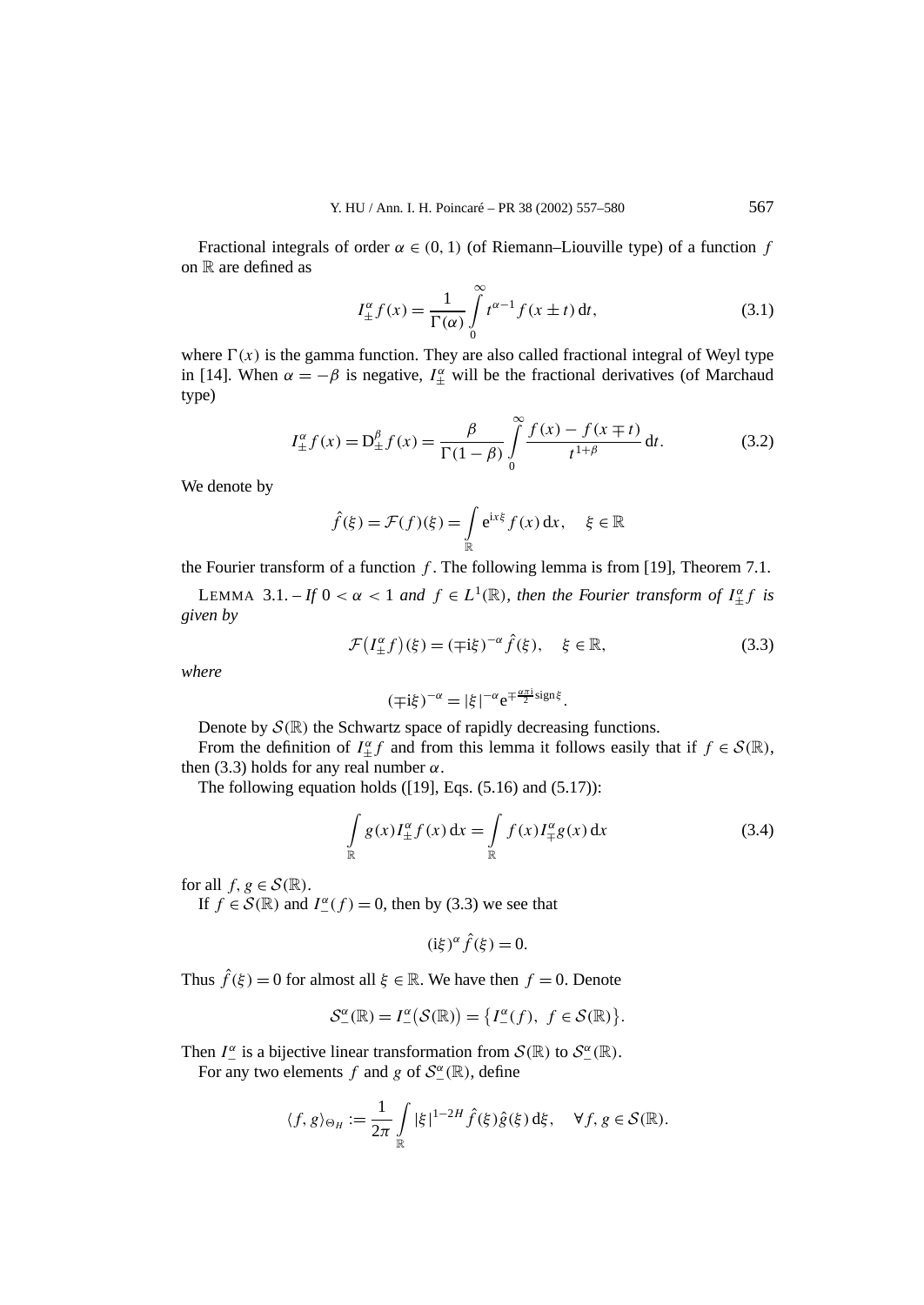It is easy to verify that  $\langle \cdot, \cdot \rangle_{\Theta_H}$  is an inner product on  $\mathcal{S}_{-}^{\alpha}(\mathbb{R})$ . Then  $\mathcal{S}_{-}^{\alpha}(\mathbb{R})$  is a pre-Hilbert space with respect to the Hilbert norm induced by this inner product:

$$
\|f\|_{\Theta_H} = \sqrt{\langle f, g \rangle_{\Theta_H}} = \sqrt{\int_{\mathbb{R}} |\xi|^{1-2H} |\hat{f}(\xi)|^2 d\xi}.
$$

Let  $\Theta_H$  denote its completion with respect to the Hilbert norm  $\|\cdot\|_{\Theta_H}$ . Therefore,  $\Theta_H$ is a Hilbert space. For any  $f \in \mathcal{S}(\mathbb{R})$  denote  $g(x) = (I_+^{\frac{1}{2}-H} f)(x), x \in \mathbb{R}$ . Then by (3.3)

$$
\hat{g}(\xi) = (\mathrm{i}\xi)^{H-\frac{1}{2}}\hat{f}(\xi).
$$

From the definition of the norm  $\|\cdot\|_{\Theta_H}$  and Parserval identity

$$
\|g\|_{\Theta_H}^2 = \frac{1}{2\pi} \int\limits_{\mathbb{R}} |\xi|^{1-2H} |\hat{g}(\xi)|^2 d\xi = \frac{1}{2\pi} \int\limits_{\mathbb{R}} |\xi|^{1-2H} |(i\xi)^{H-\frac{1}{2}} \hat{f}(\xi)|^2 d\xi
$$
  
= 
$$
\frac{1}{2\pi} \int\limits_{\mathbb{R}} |\hat{f}(\xi)|^2 d\xi = \int\limits_{\mathbb{R}} |f(x)|^2 dx = \|f\|_{L^2(\mathbb{R})}^2.
$$

This means that

$$
\|I_{-}^{\frac{1}{2}-H}f\|_{\Theta_H} = \|f\|_{L^2(\mathbb{R})}, \quad \forall f \in \mathcal{S}(\mathbb{R}).
$$

Since  $S(\mathbb{R})$  is dense in  $L^2(\mathbb{R})$  and  $S^{\alpha}_{-}(\mathbb{R})$  is dense in  $\Theta_H$  (by the definition of  $\Theta_H$ ) we can extend  $I_+^{\frac{1}{2}-H}$  to an isometry between  $L^2(\mathbb{R})$  and  $\Theta_H$ .

Namely, we have

LEMMA 3.2. –  $I_{-}^{1/2-H}$  can be extended to an isometry from  $L^{2}(\mathbb{R})$  to  $\Theta_{H}$ .

It is interesting to say more about the Hilbert space  $\Theta_H$ .

PROPOSITION 3.3. –  $S(\mathbb{R})$  *is a dense subset of*  $\Theta_H$ *.* 

*Proof.* – Let *g* be an element of  $S(\mathbb{R})$  and define  $f = I_{-}^{H-\frac{1}{2}}g$ . Then

$$
\hat{f}(\xi) = (\mathrm{i}\xi)^{\frac{1}{2}-H} \hat{g}(\xi).
$$

It is clear that

$$
\int_{\mathbb{R}} \left| \hat{f}(\xi) \right|^2 d\xi = \int_{\mathbb{R}} |\xi|^{1-2H} |\hat{g}(\xi)|^2 d\xi < \infty
$$

since  $g \in \mathcal{S}(\mathbb{R})$  and  $H < 1$ . Thus  $f \in L^2(\mathbb{R})$ . But

$$
\mathcal{F}(I^{1/2-H}f)(\xi) = (\mathrm{i}\xi)^{H-1/2}(\mathrm{i}\xi)^{1/2-H}\hat{g}(\xi) = \hat{g}(\xi),
$$

where  $\mathcal{F}(g)$  denotes the Fourier transform of *g*. This means that  $I^{1/2-H}f = g$ . This implies that  $S(\mathbb{R})$  is a subset of  $\Theta_H$ .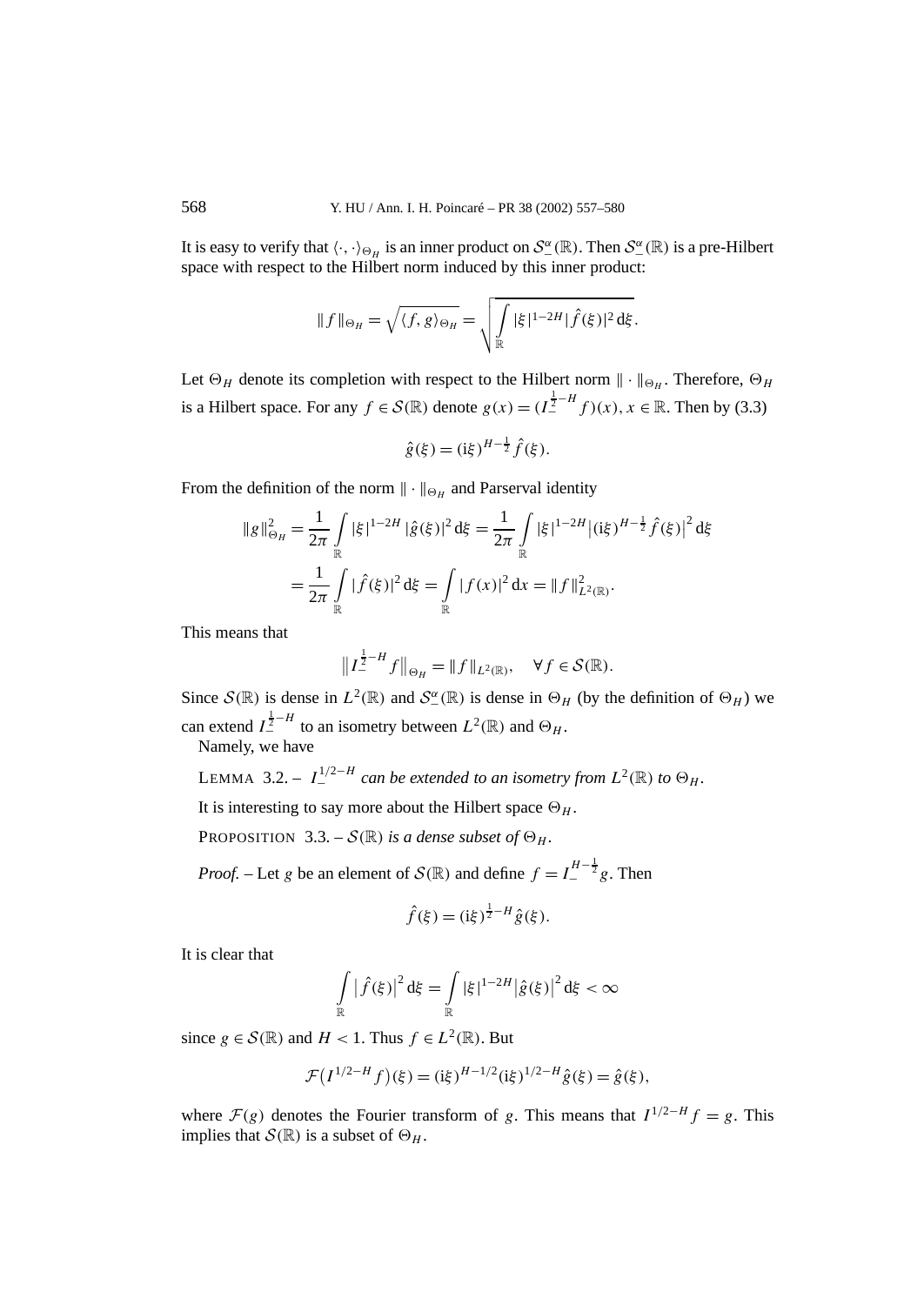Now we need to show that  $S(\mathbb{R})$  is dense in  $\Theta_H$ . First let us assume that  $H < 1/2$ . Let  $\phi \in C^{\infty}(\mathbb{R})$  be a positive smooth function with compact support and such that

$$
\int_{\mathbb{R}} \phi(x) \, \mathrm{d}x = 1.
$$

Denote

$$
h(t) = \begin{cases} 0 & t > 0, \\ |t|^{-H-\frac{1}{2}} / \Gamma(\frac{1}{2} - H) & t < 0, \end{cases}
$$

and

$$
\phi_{\varepsilon}(x) = \frac{\phi(x/\varepsilon)}{\varepsilon}, \quad \varepsilon > 0, \ x \in \mathbb{R}.
$$

Therefore  $\phi_{\varepsilon}$  is  $C^{\infty}$  and with compact support (hence  $\phi_{\varepsilon} \in \mathcal{S}(\mathbb{R})$ ). Consider

$$
h_{\varepsilon}(t) = \phi_{\varepsilon} * h := \int_{\mathbb{R}} \phi_{\varepsilon}(x) h(t - x) \, \mathrm{d}x,
$$

where and in what follows  $*$  denote the convolution. Then it is easy to see that  $h_{\varepsilon}$  is an element of  $S(\mathbb{R})$ . For any function  $f \in S(\mathbb{R})$ , define

$$
f_{\varepsilon}(x) = (h_{\varepsilon} * f)(x).
$$

Then  $f_{\varepsilon}$  is an element of  $\mathcal{S}(\mathbb{R})$ . On the other hand we have

$$
f_{\varepsilon} = h_{\varepsilon} * f = (\phi_{\varepsilon} * h) * f = \phi_{\varepsilon} * (h * f).
$$

By Eq. (5.4) of [19], we see that

$$
h * f = I^{1/2 - H} f.
$$

Namely,

$$
f_{\varepsilon} = \phi_{\varepsilon} * (I^{1/2-H} f).
$$

Applying the Fourier transformation, we obtain

$$
\hat{f}_{\varepsilon}(\xi) = \hat{\phi}_{\varepsilon}(\xi)(i\xi)^{H-1/2} \hat{f}(\xi).
$$

It is easy to verify that

$$
\hat{\phi}_{\varepsilon}(\xi) \to 1
$$
 and  $|\hat{\phi}_{\varepsilon}(\xi)| \leq 1$ 

for almost all *ξ* . Thus by Lebesgue's dominate convergence theorem, we see that

$$
\hat{f}_{\varepsilon}(\xi) = \hat{\phi}_{\varepsilon}(\xi)(\mathrm{i}\xi)^{H-1/2}\hat{f}(\xi)
$$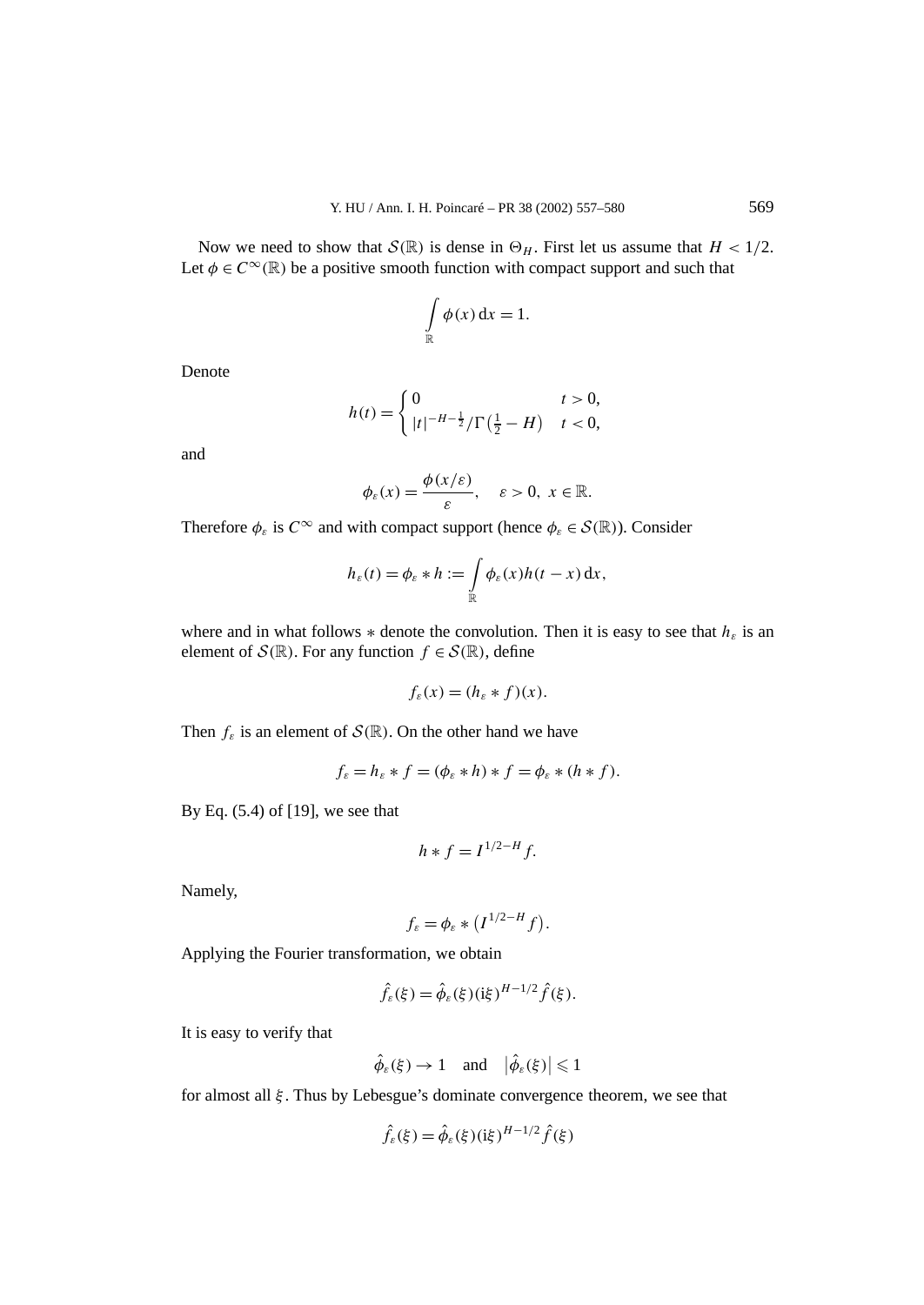converges to  $(i\xi)^{H-1/2} \hat{f}(\xi)$  in  $L^2(\mathbb{R})$  as  $\varepsilon \to 0$ . Hence  $f_{\varepsilon}$  converges to  $I^{1/2-H} f$  in  $\Theta_H$ as  $\varepsilon \to 0$ . This implies that  $S(\mathbb{R})$  is dense in  $\Theta_H$ . When  $H > 1/2$ , we need to use  $I^{1/2-H} = I^{3/2-H} \frac{d}{dx}$ . In this case we define

$$
h(t) = \begin{cases} 0 & t > 0, \\ |t|^{\frac{1}{2}-H}/\Gamma(\frac{3}{2} - H) & t < 0, \end{cases}
$$

and

$$
h_{\varepsilon}(t) = \phi_{\varepsilon} * h = \int_{\mathbb{R}} \phi_{\varepsilon}(x) h(t - x) \, \mathrm{d}x,
$$

which is an element of  $S(\mathbb{R})$ , where  $\phi_{\varepsilon}$  is defined as above. For any function  $f \in S(\mathbb{R})$ , define

$$
f_{\varepsilon}(x) = (h_{\varepsilon} * f')(x),
$$

where *f'* is the derivative of *f*. Then  $f_{\varepsilon}$  is an element of  $S(\mathbb{R})$ . On the other hand we have

$$
f_{\varepsilon} = h_{\varepsilon} * f = (\phi_{\varepsilon} * h) * f' = \phi_{\varepsilon} * (h * f').
$$

By Eq. (5.4) of [19], we see that

$$
h * f = I^{3/2-H} f' = I^{\frac{1}{2}-H} f.
$$

Namely,

$$
f_{\varepsilon} = \phi_{\varepsilon} * (I^{1/2-H} f).
$$

A similar argument can be applied to show that  $f_{\varepsilon}$  converges to  $I^{1/2-H}$  *f* in  $\Theta_H$  as  $\varepsilon \to 0$ . This implies that  $S(\mathbb{R})$  is dense in  $\Theta_H$  in the case  $H > 1/2$ .  $\Box$ 

From the above argument, we also conclude that the isometry  $I_{-}^{1/2-H}: L^2(\mathbb{R}) \to \Theta_H$ has the inverse which coincides with  $I_1^{H-1/2}$  on  $\mathcal{S}(\mathbb{R})$ . We denote this inverse by  $I_1^{H-1/2}$ , which is an isometry from  $\Theta_H$  to  $L^2(\mathbb{R})$ .

In [18], some other types of space were introduced. For example, it is denoted that

$$
\Lambda_H = \left\{ f \colon \int\limits_{\mathbb{R}} \left[ \left( I_{-}^{H-1/2} f \right) (s) \right]^2 ds < \infty \right\}
$$
\n
$$
= \left\{ f \colon \int\limits_{\mathbb{R}} \left[ \int\limits_{\mathbb{R}} f(u) (u - s)_{+}^{H-3/2} \right]^2 ds < \infty \right\},
$$

when  $H > 1/2$  and

$$
\Lambda_H = \left\{ f : \exists \phi \in L^2(\mathbb{R}) \text{ such that } f = I^{1/2-H}_{-} \phi \right\}
$$

when  $H < 1/2$ . The property of these and other relevant spaces are studied also. It is clear from Theorem 3.2 and Theorem 3.3 of [18] that  $\Lambda_H$  is a subset of  $\Theta_H$ . However,  $\Lambda_H$  is not appropriate in our paper since it is not a Hilbert space.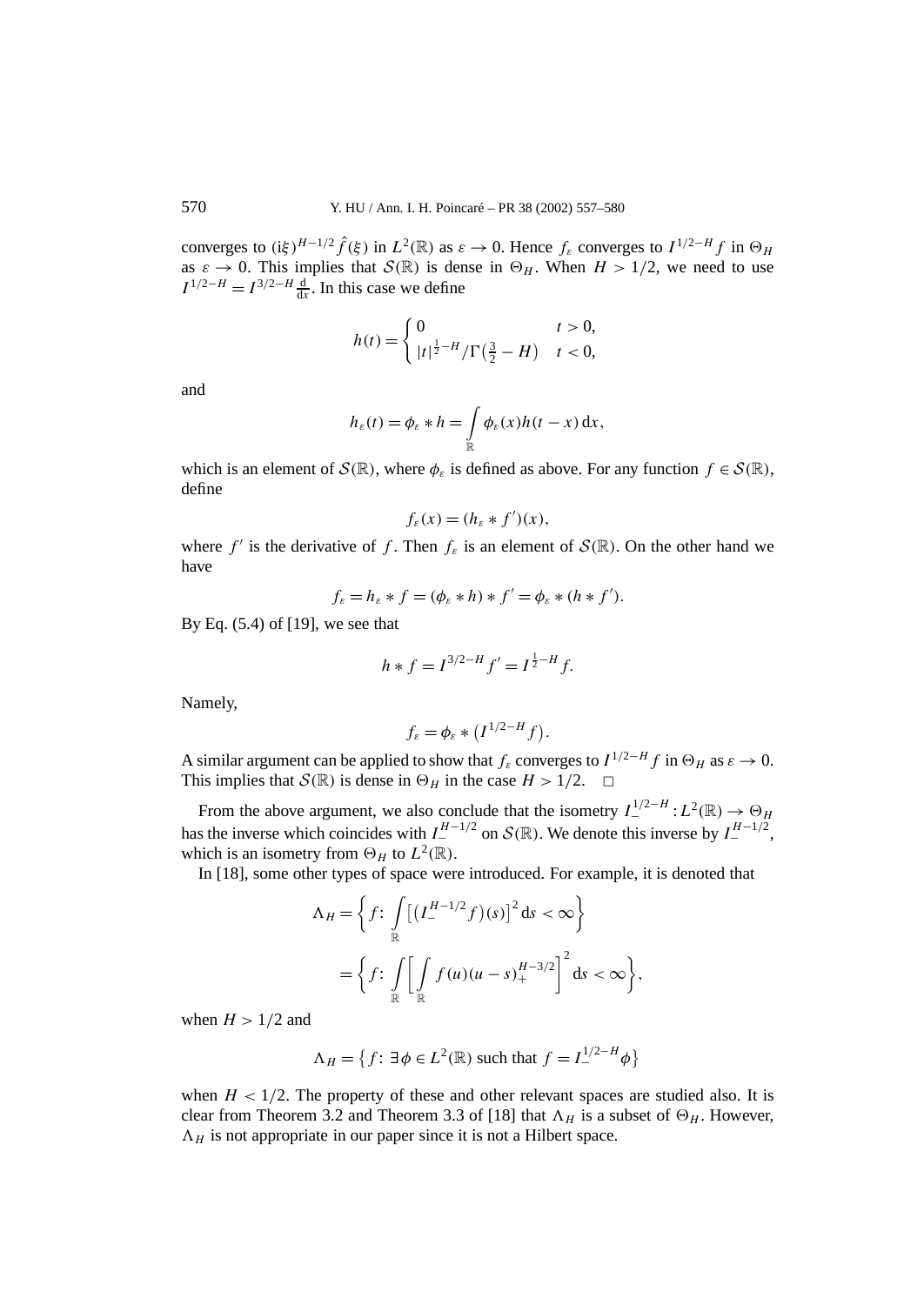In recent years, there has been a boom of study of a particular family of Gaussian processes, called *fractional Brownian motions*. Fractional Brownian motion with *Hurst parameter*  $H \in (0, 1)$  has been introduced by Mandelbrot and Van Ness as the *fractional derivative* of Brownian motion. More precisely, fBm  $B^H = (B_t^H, t \in \mathbb{R}_+)$  with Hurst parameter  $H \in (0, 1)$  is defined as

$$
B_t^H = \frac{1}{\Gamma(H+1/2)} \int_{-\infty}^0 \left[ (t-s)^{H-1/2} - (-s)^{H-1/2} \right] \mathrm{d}B_s
$$
  
+ 
$$
\int_0^t (t-s)^{H-1/2} \mathrm{d}B_s, \quad t \in \mathbb{R}_+, \tag{3.5}
$$

where  $B = (B_s, s \in \mathbb{R})$  is a Wiener process on some probability space  $(\Omega, \mathcal{F}, P)$ . This probability space will be fixed. The expectation on  $(\Omega, \mathcal{F}, P)$  is denoted by E. The fractional Brownian motion satisfies

$$
\mathbb{E}(B_t^H B_s^H) = c_H (|t|^{2H} + |s|^{2H} - |t - s|^{2H}),
$$

where  $c_H = \frac{\Gamma(2-2H)\cos(\pi H)}{\pi H(1-H)}$ .

As in [11], heuristically we may write (3.5) as

$$
B_t^H = I_+^{H+1/2}(\dot{B})(t) - I_+^{H+1/2}(\dot{B})(0).
$$

[Each of these two terms may not be well-defined.] Thus we have

$$
\dot{B}_t^H = \frac{\mathrm{d}}{\mathrm{d}t} I_+^{H+1/2}(\dot{B})(t) = I_+^{H-1/2}(\dot{B})(t).
$$

Hence formally,  $\dot{B}^H$  is the fractional integral of order  $H - 1/2$  of the white noise  $\dot{B}$ when  $H > 1/2$  and  $\dot{B}^H$  is the fractional derivative of order  $1/2 - H$  of the white noise  $\dot{B}$  when  $H < 1/2$ .

Using the adjoint operator (i.e.,  $I_{-}^{H-1/2}$ ) of  $I_{+}^{H-1/2}$ , we know that if  $f \in \Theta_H$ , then  $\int_{\mathbb{R}} f(t) dB_t^H$  may be well defined by

$$
\int_{\mathbb{R}} f(t) \, \mathrm{d}B_t^H = \int_{\mathbb{R}} I^{H-1/2}_-(f)(t) \, \mathrm{d}B_t. \tag{3.6}
$$

It is easy to see that

$$
\mathbb{E}\bigg(\int\limits_{\mathbb{R}} f(t) \, \mathrm{d}B_t^H\bigg) = 0, \qquad \mathbb{E}\bigg(\int\limits_{\mathbb{R}} f(t) \, \mathrm{d}B_t^H \int\limits_{\mathbb{R}} g(t) \, \mathrm{d}B_t^H\bigg) = \langle f, g \rangle_{\Theta_H}.
$$

(See [11] for more discussion.)

From now on we denote by *V* the probability structure preserving mapping between  $L^2(\Omega, \mathcal{F}, P)$  and  $L^2(\Omega, \mathcal{F}, P^H)$  induced by  $I_{-}^{1/2-H}$ .

Eq. (3.6) can also be used to define the stochastic integral for general random kernel.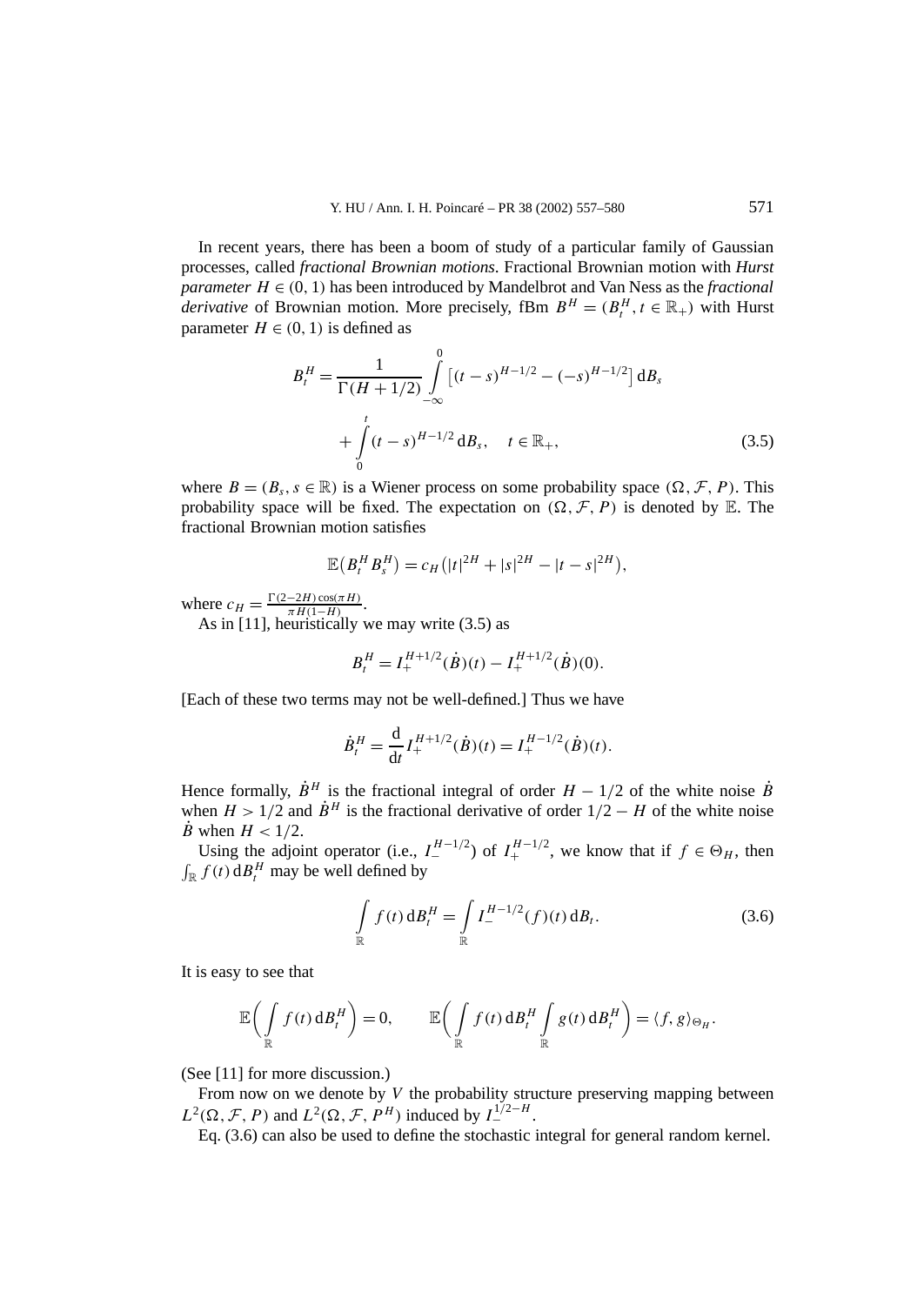DEFINITION 3.4. – Let  $f: \mathbb{R} \times \Omega \to \mathbb{R}$  be a stochastic process not necessarily *adapted. Assume that for almost every*  $\omega \in \Omega$ ,  $f(\cdot, \omega) \in \Theta_H$ . If  $\int_{\mathbb{R}} I_{-}^{1/2-H} V^{-1} f(t) dB_t$ *exists as a random variable, then we say that*  $\int_{\mathbb{R}} f(t) dB_t^H$  *exists and define the anticipative stochastic integral by*

$$
\int_{\mathbb{R}} f(t) \, \mathrm{d}B_t^H = V \bigg( \int_{\mathbb{R}} I_-^{H-1/2} (V^{-1} f)(t) \, \mathrm{d}B_t \bigg). \tag{3.7}
$$

PROPOSITION 3.5. – If  $H > 1/2$  and if  $\int_{\mathbb{R}} f(t) dH$  *is well-defined in the sense of* [5]*, then this definition* (3.7) *coincides with the definition introduced in* [5]*.*

*Proof.* – Let *F* be an exponential function on  $(\Omega, \mathcal{F}, P^H)$ . Consider  $f(t) = \chi_{(a,b]}(t)F$ , *t* ∈ R, where  $-\infty < a < b < \infty$  are given numbers. Then by the definition of [5], we have  $\int_{\mathbb{R}} f(t) d\tilde{B}_t^H = F \diamond (B_b^H - B_a^H)$ , where  $\diamond$  denotes the Wick product. Here we temporarily denote the stochastic integral in [5] by  $\int_{\mathbb{R}} f(t) dH$ <sup>*H*</sup>. On the other hand, by (3.7),

$$
\int_{\mathbb{R}} f(t) dB_t^H = V \left( \int_{\mathbb{R}} (V^{-1}F) \left[ I_{-}^{H-1/2} \chi_{(a,b]} \right](t) dB_t \right)
$$
  

$$
= V \left( V^{-1} F \diamond \int_{\mathbb{R}} \left[ I_{-}^{H-1/2} \chi_{(a,b]} \right](t) dB_t \right)
$$
  

$$
= F \diamond \int_{\mathbb{R}} \chi_{(a,b]}(t) dB_t^H = F \diamond (B_b^H - B_a^H).
$$

Hence  $\int_{\mathbb{R}} f(t) \, \tilde{d}B_t^H = \int_{\mathbb{R}} f(t) \, dB_t^H$  for step functions. The proposition follows from linearity and a limiting argument.  $\square$ 

Let  $e_1, \ldots, e_k, \ldots$  be an ONB of  $L^2(\mathbb{R})$  such that  $e_k \in \mathcal{S}(\mathbb{R})$ ,  $k = 1, 2, \ldots$ . Then  $\{\tilde{e}_1, \tilde{e}_2, ...\}$  is an ONB of  $\Theta_H$ . The Malliavin derivative  $D_s$  of a smooth functional  $F = f(\int_{\mathbb{R}} e_1(t) \, dB_t, \ldots, \int_{\mathbb{R}} e_k(t) \, dB_t)$  is defined as

$$
D_s F = \sum_{n=1}^k \frac{\partial f}{\partial x_n} \bigg( \int_{\mathbb{R}} e_1(t) \, \mathrm{d}B_t, \ldots, \int_{\mathbb{R}} e_k(t) \, \mathrm{d}B_t \bigg) e_n(s).
$$

Now let  $G = g(\int_{\mathbb{R}} \tilde{e}_1(t) dH_t^H, \dots, \int_{\mathbb{R}} \tilde{e}_k(t) dH_t^H$ . We define the derivative  $D_s^H$  by

$$
D_s^H G = \sum_{n=1}^k \frac{\partial f}{\partial x_n} \bigg( \int\limits_{\mathbb{R}} \tilde{e}_1(t) \, d B_t^H, \ldots, \int\limits_{\mathbb{R}} \tilde{e}_k(t) \, d B_t^H \bigg) \tilde{e}_n(s).
$$

In the case of no ambiguity (as it usually is) we omit the dependence on *H* in  $D_t^H$ .

As in [15] (see also [13,17]) we denote by  $\mathbb{L}^{1,2}(\Omega, \mathcal{F}, P)$  the class of processes  $u \in L^2(T \times \Omega)$  on the probability space  $(\Omega, \mathcal{F}, P)$  such that  $u(t) \in D^{1,2}$  for almost all *t*, and that

$$
\int\limits_{\mathbb{R}^2} \big(D_s u(t)\big)^2\,\mathrm{d} s\,\mathrm{d} t < \infty.
$$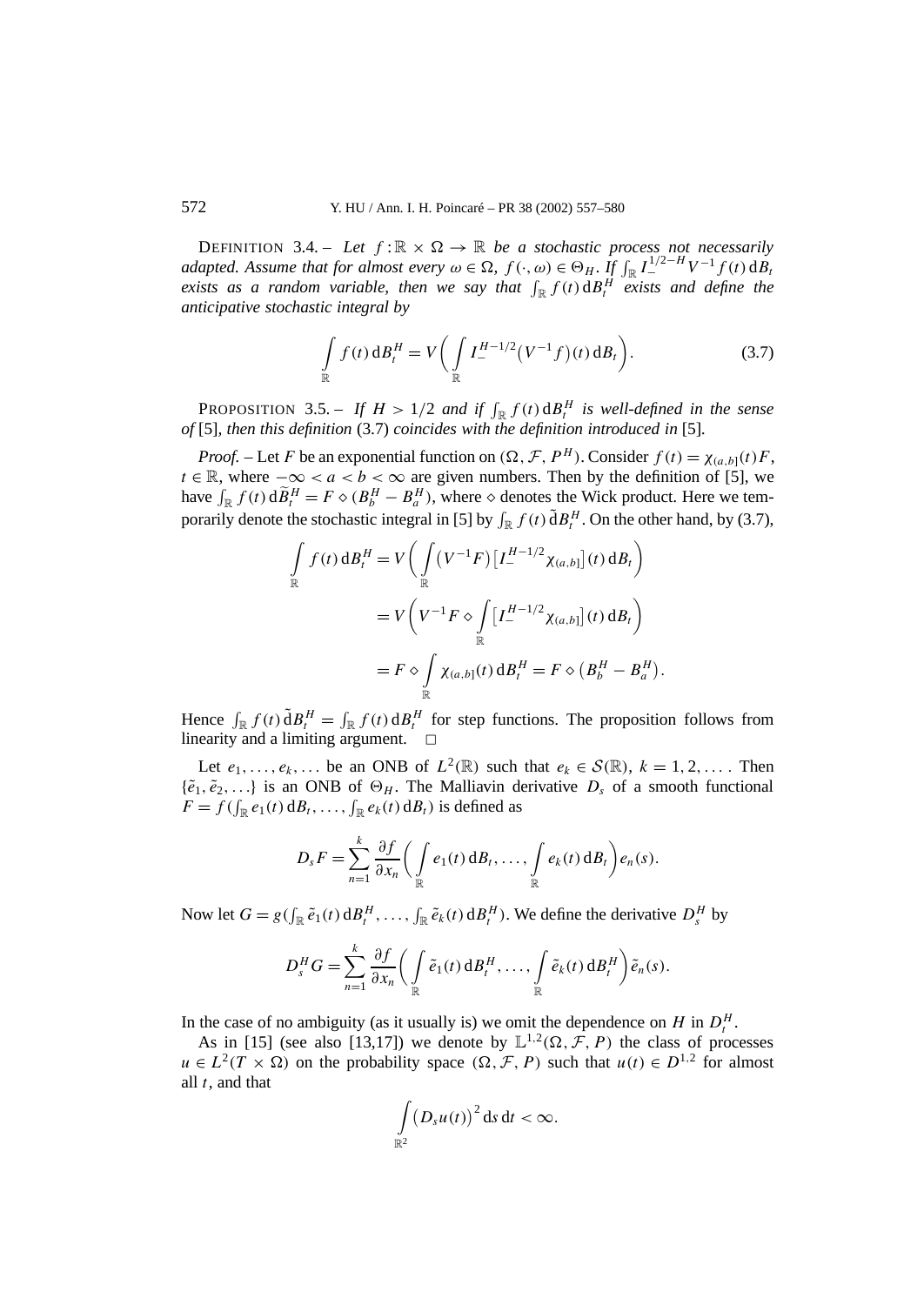This means that

$$
\mathbb{L}^{1,2}(\Omega,\mathcal{F},P)=\bigg\{f\colon\int\limits_{\mathbb{R}}\mathbb{E}|f(t)|^2\,\mathrm{d}t+\int\limits_{\mathbb{R}^2}\mathbb{E}|D_{s}f(t)|^2\,\mathrm{d}s\,\mathrm{d}t<\infty\bigg\}.
$$

The following proposition will be useful.

PROPOSITION 3.6. – *Let*  $f \in L^{1,2}(\Omega, \mathcal{F}, P)$ *. Then* 

$$
V\left(\int\limits_{\mathbb{R}} f(t) \, \mathrm{d}B_t\right) = \int\limits_{\mathbb{R}} \left[I_{-}^{1/2-H}(Vf)\right](t) \, \mathrm{d}B_t^H. \tag{3.8}
$$

*Proof.* – Since for a.a.  $\omega \in \Omega$ ,  $f(\cdot, \omega) \in L^2(\mathbb{R})$ .  $Vf(\cdot, \omega) \in L^2(\mathbb{R})$ . Thus

$$
g(\cdot, \omega) := I_{-}^{\frac{1}{2} - H}(Vf)(\cdot, \omega) \in \Theta_H
$$

and

$$
I_{-}^{H-\frac{1}{2}}g(\cdot,\omega)=(Vf)(\cdot,\omega).
$$

Consequently,

$$
I_{-}^{H-\frac{1}{2}}(V^{-1}g) = f.
$$

By definition (3.4) we obtain

$$
\int_{\mathbb{R}} (I_{-}^{1/2-H})(Vf)(t) dB_{t}^{H} = \int_{\mathbb{R}} g(t) dB_{t}^{H} = V \left( \int_{\mathbb{R}} I_{-}^{H-1/2} (V^{-1}g)(t) dB_{t} \right)
$$
  
=  $V \left( \int_{\mathbb{R}} f(t) dB_{t} \right).$ 

This proves the proposition.  $\square$ 

LEMMA 3.7. – Let  $F \in L^{1,2}(\Omega, \mathcal{F}, P)$ *. Then* 

$$
VD_sF = I_-^{H-1/2}(D)_s(VF),
$$
\n(3.9)

where  $I^{H-1/2}_-(D^H)_sG$  denotes the application of  $I^{H-1/2}_-$  to  $D^H_sG$  (as a function of s).

*Proof.* – Let  $F = \exp(\int_{\mathbb{R}} h(s) \, dB_s)$ . Then

$$
D_s F = h(s)F.
$$

Thus

$$
VD_sF = h(s) \exp\biggl(\int\limits_{\mathbb{R}} I_{-}^{1/2-H}h(s) dB_s^H\biggr).
$$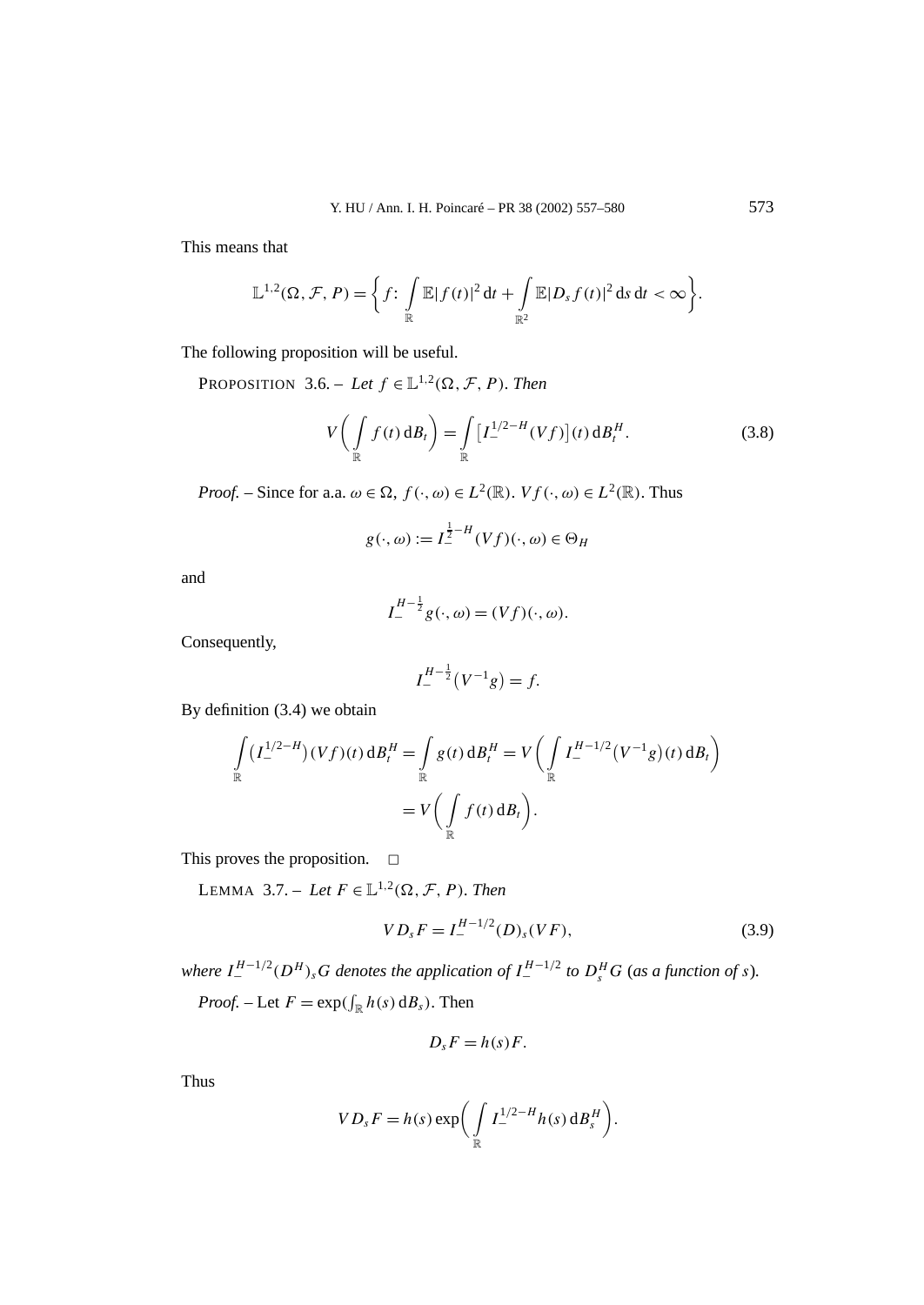On the other hand, we have

$$
VF = \exp\bigg(\int\limits_{\mathbb{R}} I_{-}^{1/2-H} h(s) dB_s^H\bigg).
$$

Hence

$$
D_s^H V F = I_{-}^{1/2-H} h(s) \exp \biggl( \int\limits_{\mathbb{R}} I_{-}^{1/2-H} h(s) \, \mathrm{d}B_s^H \biggr).
$$

This proves that  $VD_sF = I^{H-1/2}_-(D^H)_sVF$  for exponential functions. By linearity of *V* and  $D_s$ , we can conclude that (3.9) is true for all  $F \in \mathcal{E}$ . The theorem is proved by a limiting argument.  $\square$ 

LEMMA 3.8. – Let  $\Gamma : \Omega \to \Omega$  and  $\Lambda : \widetilde{\Omega} \to \widetilde{\Omega}$  be measurable mappings such that the *diagram* (2.10) *commutes. Let*  $V(F \circ \Gamma) = (VF) \circ \Lambda$  *for any*  $F \in \mathcal{E}$ *. Then for all*  $F \in \mathcal{E}$ *,* 

$$
V(F \circ \Gamma^{-1}) = (VF) \circ \Lambda^{-1}.
$$
 (3.10)

*Proof.* – From  $F = F \circ \Gamma^{-1} \circ \Gamma$ , it follows that

$$
V \circ F = V \circ (F \circ \Gamma^{-1} \circ \Gamma) = V \circ (F \circ \Gamma^{-1}) \circ \Lambda.
$$

Thus  $V \circ (F \circ \Gamma^{-1}) = (V \circ F) \circ \Lambda^{-1}$ .  $\Box$ 

LEMMA 3.9. – Let the assumptions of Lemma 3.8 be satisfied and let  $\Gamma$  be *differentiable in the sense that for any*  $F \in L^{1,2}$ ,  $F \circ \Gamma$  *is in*  $L^{1,2}$ *. Then* 

$$
V(Ds(F \circ \Gamma^{-1}) \circ \Gamma) = I^{H-1/2}(\mathcal{D}^H)_{s}[(VF) \circ \Lambda^{-1}] \circ \Lambda.
$$
 (3.11)

*Proof. –* From Lemmas 3.7 and 3.8, it follows that

$$
V(Ds(F \circ \Gamma^{-1}) \circ \Gamma) = [VDs(F \circ \Gamma^{-1})] \circ \Lambda
$$
  
=  $I_-^{H-1/2}(D^H)_s(V(F \circ \Gamma^{-1})) \circ \Lambda$   
=  $I_-^{H-1/2}(D^H)_s[(VF) \circ \Lambda^{-1}] \circ \Lambda.$ 

This proves the lemma.  $\Box$ 

### **4. Application to absolute continuity**

Now consider an (anticipative) translation of *B<sup>H</sup>*

$$
\Lambda: \quad B_{.}^{H} + \int\limits_{0}^{.} f(s, B^{H}) \, \mathrm{d}s. \tag{4.1}
$$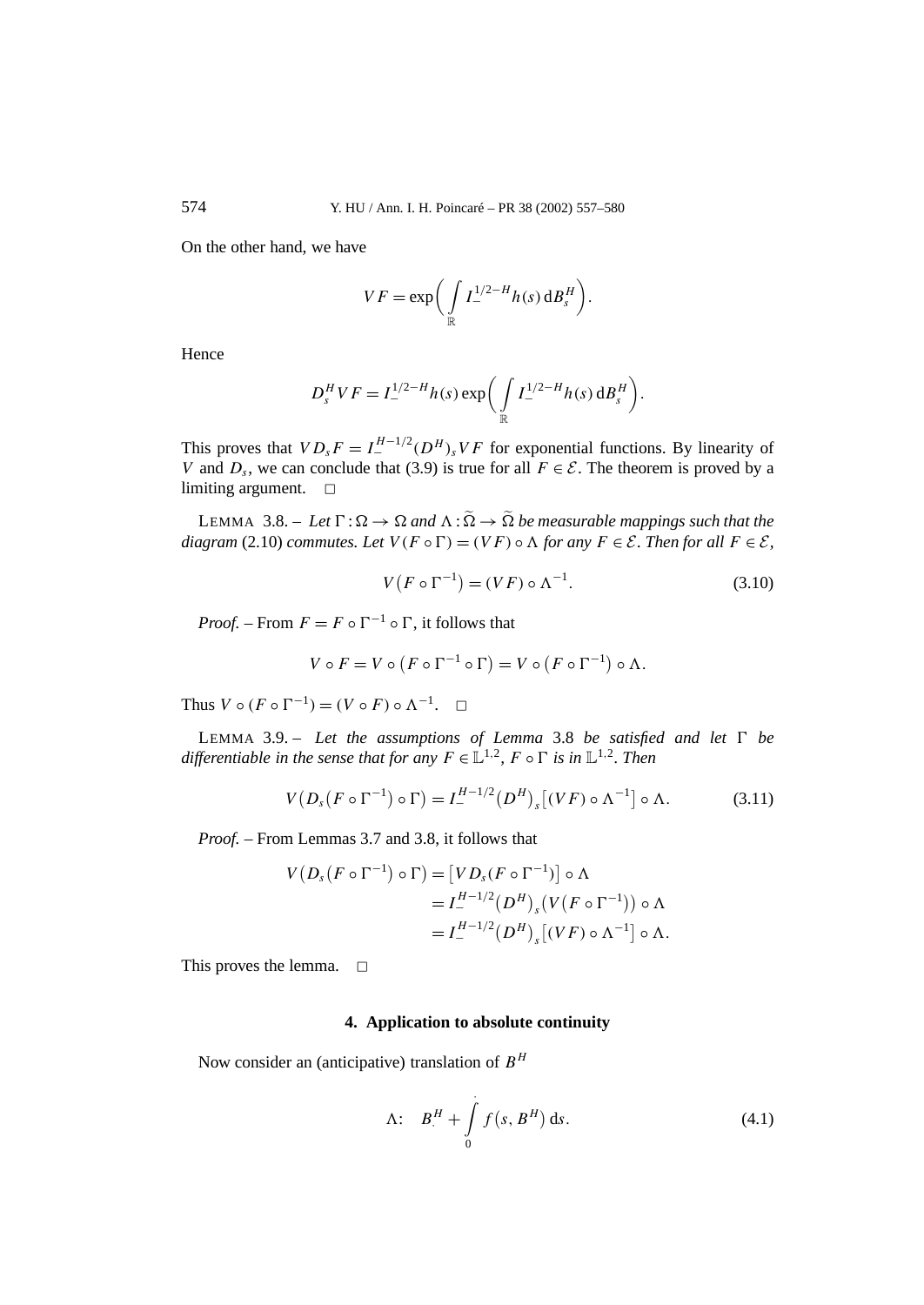Define an anticipative translation of *B* by

$$
\Gamma: \quad B_{\cdot} + \int\limits_{0}^{1} g(s, B) \, \mathrm{d}s,\tag{4.2}
$$

where  $g = I_{+}^{1/2-H} V^{-1} f$ . Thus *f* can also be computed from *g* by  $f = I_{+}^{H-1/2} V g$ .

LEMMA 4.1. – *The following diagram*

$$
\mathcal{E} \xrightarrow{V} \widetilde{\mathcal{E}} \\
\int_{\mathcal{B}} \Gamma \downarrow \Lambda \\
\mathcal{B} \xrightarrow{V} \widetilde{\mathcal{B}} \tag{4.3}
$$

*commutes, where* E *is the set of finite linear combinations of exponential functionals on*  $(\Omega, \mathcal{F}, P)$  *and*  $\tilde{\mathcal{E}}$  *is the set of finite linear combinations of exponential functionals on*  $(\Omega, \mathcal{F}, P^H)$  *and*  $\mathcal{B} = \Gamma \mathcal{E}$  *and*  $\tilde{\mathcal{B}} = \Lambda \tilde{\mathcal{E}}$ *.* 

*Proof.* – Denote  $\tilde{g} = V^{-1}f$ . Let  $F = \exp(\int_{\mathbb{R}} h(s) \, dB_s)$ , where  $h \in L^2(\mathbb{R})$ . As discussed before we denote  $T = I_{-}^{1/2-H}$ . Then

$$
\Gamma F = \exp \left[ \int_{\mathbb{R}} h(s) \, \mathrm{d}B_s + \int_{\mathbb{R}} h(s) g(s) \, \mathrm{d}s \right]
$$
  
= 
$$
\exp \left[ \int_{\mathbb{R}} h(s) \, \mathrm{d}B_s + \int_{\mathbb{R}} h(s) I_+^{1/2-H} \tilde{g}(s) \, \mathrm{d}s \right]
$$
  
= 
$$
\exp \left[ \int_{\mathbb{R}} h(s) \, \mathrm{d}B_s + \int_{\mathbb{R}} (Th)(s) \tilde{g}(s) \, \mathrm{d}s \right].
$$

Thus

$$
V\Gamma F = \exp\left[\int\limits_{\mathbb{R}} (Th)(s) dB_s^H + \int\limits_{\mathbb{R}} (Th)(s) V\tilde{g}(s) ds\right]
$$
  
= 
$$
\exp\left[\int\limits_{\mathbb{R}} (Th)(s) dB_s^H + \int\limits_{\mathbb{R}} (Th)(s) f(s) ds\right].
$$

On the other hand,

$$
VF = \exp\bigg[\int\limits_{\mathbb{R}} (Tf)(s) dB_s^H\bigg].
$$

Therefore, we have

$$
\Lambda VF = \exp \bigg[ \int\limits_{\mathbb{R}} (Th)(s) dB_s^H + \int\limits_{\mathbb{R}} (Th)(s) f(s) ds \bigg].
$$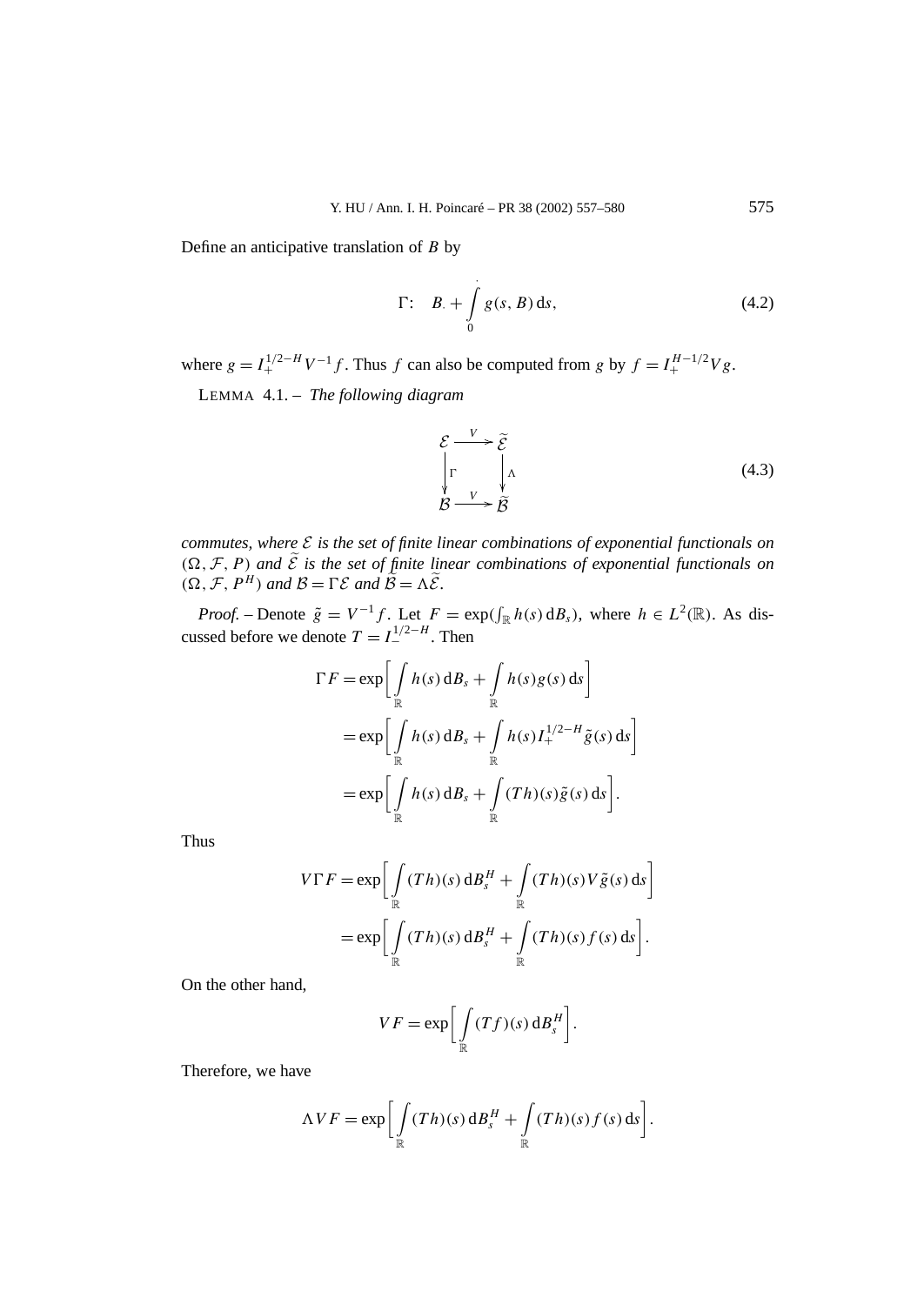This shows that the diagram commute for exponential functionals. The lemma is completed by a linearity argument.  $\square$ 

LEMMA 4.2. – Let  $\Gamma : \Omega \to \Omega$  and  $\Lambda : \widetilde{\Omega} \to \widetilde{\Omega}$  be defined by (4.1) and (4.2). Then for *all measurable F,*

$$
V(F \circ \Gamma) = (VF) \circ \Lambda. \tag{4.4}
$$

*Proof.* – Let  $F = \exp\{\int h(s) \, dB_s\}$ . Then

$$
F \circ \Gamma = \exp \left\{ \int h(s) \, \mathrm{d}B_s + \int h(s) I_+^{1/2-H} V^{-1} f(s) \, \mathrm{d}s \right\}
$$
  
=  $\exp \left\{ \int h(s) \, \mathrm{d}B_s + \int (I_-^{1/2-H} h)(s) V^{-1} f(s) \, \mathrm{d}s \right\}.$ 

Consequently,

$$
V(F \circ \Gamma) = \exp\left\{ \int \left( I_{-}^{1/2-H} h \right)(s) \, \mathrm{d}B_s^H + \int \left( I_{-}^{1/2-H} h \right)(s) f(s) \, \mathrm{d}s \right\} = (VF) \circ \Lambda.
$$

This proves the lemma for exponential functional. The lemma follows from a linearity argument.  $\Box$ 

Let us recall a result on Radon–Nikodym derivative. The following results can be found in [2] when the interval is [0*,* 1].

THEOREM 4.3. – Let f and g be as in (4.1)–(4.2) such that f and g are in  $\mathbb{L}^{1,2}$ . Let *the following conditions be satisfied*

(i) *There is a positive number*  $\gamma \in (0, 1)$  *such that* 

$$
\int_{\mathbb{R}^2} |D_t g(s)|^2 \, \mathrm{d} s \, \mathrm{d} t \text{ is bounded by } \gamma. \tag{4.5}
$$

(ii) *There is a positive number q >* 1 *with*

$$
\mathbb{E}\left[\exp\left\{\frac{q}{2}\int\limits_{\mathbb{R}}g^{2}(s)\,\mathrm{d}s\right\}\right]<\infty.\tag{4.6}
$$

*Then*  $\Gamma$  *is invertible and*  $P \circ \Gamma^{-1}$  *is absolutely continuous with respect to*  $P$ *. Moreover, the following identity is true:*

$$
\frac{\mathrm{d}P\circ\Gamma^{-1}}{\mathrm{d}P} = \kappa \exp\bigg\{-\int\limits_{\mathbb{R}} g(s) \,\mathrm{d}B_s - \frac{1}{2} \int\limits_{\mathbb{R}} g^2(s) \,\mathrm{d}s\bigg\},\tag{4.7}
$$

*with*

$$
\kappa = \exp\left\{-\int\limits_{\mathbb{R}} \int\limits_{0}^{s} D_s g(r) D_r \left[g\left(s, \Gamma_s^{-1}\right)\right] \circ \Gamma_s\right\},\tag{4.8}
$$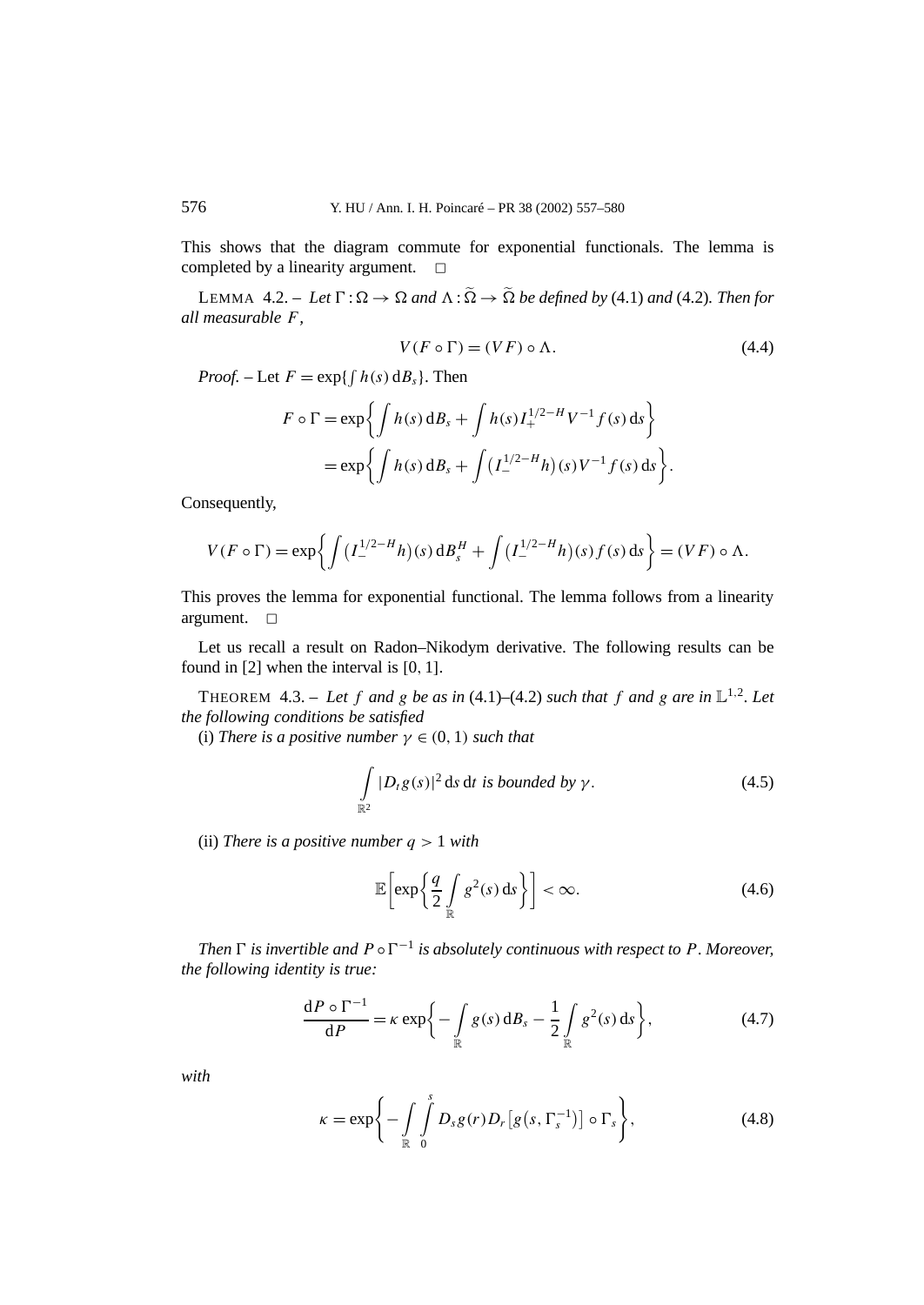*where*  $\Gamma_s$  *is defined by* 

$$
\Gamma_s:B.\to B.+\int\limits_0^{s\wedge\cdot}g(u)\,\mathrm{d} u
$$

*and*  $\Gamma_s^{-1}$  *is the inverse of*  $\Gamma_s$ *.* 

To obtain a Radon–Nikodym derivative for fractional Brownian motions, we define

$$
h(u) := I_{+}^{H-1/2} (I_{[0,s]} I_{+}^{1/2-H} f)(u), \quad u \in \mathbb{R}
$$
 (4.9)

and

$$
\Lambda_s: B^H \to B^H + \int_0^1 h(u) \, \mathrm{d}u. \tag{4.10}
$$

The main theorem of this section is

THEOREM 4.4. – *Let the following conditions be satisfied* (i) *There is a positive number*  $\gamma \in (0, 1)$  *such that* 

$$
\int_{\mathbb{R}^2} |I_{-}^{H-1/2}(D^H)_{s}I_{+}^{1/2-H}(f)(s)|^2 \, \mathrm{d} s \, \mathrm{d} t \, \mathrm{d} s \, \mathrm{bounded} \, \mathrm{by} \, \gamma. \tag{4.11}
$$

(ii) *There is a positive number q >* 1 *with*

$$
\mathbb{E}\left[\exp\left\{\frac{q}{2}||f||_{\Theta_H}^2\right\}\right] < \infty.
$$
 (4.12)

*Then*  $\Gamma$  *is invertible and*  $P^H \circ \Lambda^{-1}$  *is absolutely continuous with respect to*  $P^H$ *. Moreover, the following identity is true*:

$$
\frac{\mathrm{d}P^H \circ \Lambda^{-1}}{\mathrm{d}P^H} = \mathcal{L} = \tilde{\kappa} \exp\bigg\{-\int\limits_{\mathbb{R}} I_{-}^{1/2-H} I_{+}^{1/2-H} f(s) \, \mathrm{d}B_s^H - \frac{1}{2} \|f\|_{\Theta_H}^2\bigg\},\tag{4.13}
$$

*where*

$$
\tilde{\kappa} = \exp\bigg\{-\int_{\mathbb{R}} \int_{0}^{s} I_{-}^{H-1/2} (D^{H})_{s} I_{+}^{1/2-H}(f)(r) I_{-}^{H-1/2} (D^{H})_{r} \times (I_{+}^{1/2-H} f)(s, \Lambda_{s}) \circ \Lambda_{s}^{-1} ds dr \bigg\},
$$
\n(4.14)

*where*  $\Lambda_s$  *is defined by* 

$$
\Lambda_s:B^H\to B^H+\int\limits_0^1h(u)\,\mathrm{d} u
$$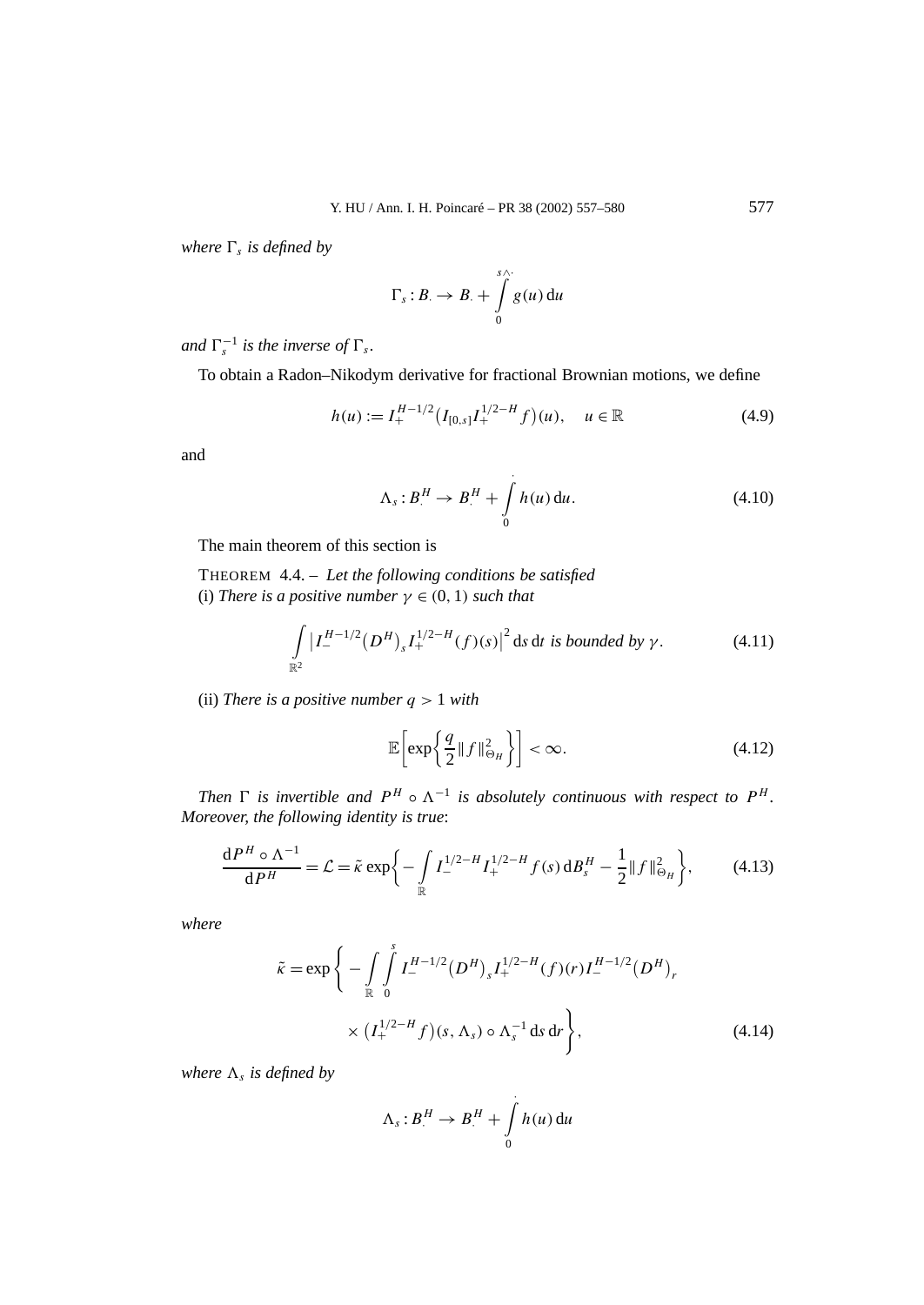*and*

$$
h(u) := I_+^{H-1/2} \big( I_{[0,s]} I_+^{1/2-H} f \big)(u), \quad u \in \mathbb{R},
$$

and  $\Lambda_s^{-1}$  is the inverse of  $\Lambda_s$ .

*Proof. –* By Lemma 3.7, we have

$$
V\left\{\int_{\mathbb{R}^2} |D_t g(s)|^2 ds dt\right\} = V \int_{\mathbb{R}^2} |D_t I_+^{1/2-H} V^{-1} f|^2 ds dt
$$
  
= 
$$
\int_{\mathbb{R}^2} |V D_t I_+^{1/2-H} V^{-1} f|^2 ds dt
$$
  
= 
$$
\int_{\mathbb{R}^2} |I_-^{H-1/2} (D^H)_t I_+^{1/2-H} f|^2 ds dt.
$$

Thus (4.11) implies that (4.5) holds. By the probability structure preserving property of *V*, we obtain

$$
\mathbb{E}\left[\exp\left\{\frac{q}{2}\int_{\mathbb{R}}g^{2}(s)\,ds\right\}\right] = \mathbb{E}\left[V\exp\left\{\frac{q}{2}\int_{\mathbb{R}}g^{2}(s)\,ds\right\}\right]
$$

$$
= \mathbb{E}\left[\exp\left\{\frac{q}{2}\int_{\mathbb{R}}|I_{-}^{1/2-H}f(s)|^{2}\,ds\right\}\right]
$$

$$
= \mathbb{E}\left[\exp\left\{\frac{q}{2}\|f\|_{\Theta_{H}}^{2}\right\}\right].
$$

Hence (4.12) implies that (4.6) is true. Therefore under the assumptions of Theorem 4.4,  $\frac{dP \circ \Gamma^{-1}}{dP}$  exists. It suffices to compute *V* ◦  $\frac{dP \circ \Lambda^{-1}}{dP}$ . First let's make the following computation.

$$
V \exp \left\{ -\int_{\mathbb{R}} g(s) \, \mathrm{d}B_s - \frac{1}{2} \int_{\mathbb{R}} g^2(s) \, \mathrm{d}s \right\}
$$
  
=  $\exp \left\{ -\int_{\mathbb{R}} I_{\mathbb{R}}^{1/2-H} V g(s) \mathrm{d}B_s^H - \frac{1}{2} \int_{\mathbb{R}} V g^2(s) \, \mathrm{d}s \right\}$   
=  $\exp \left\{ -\int_{\mathbb{R}} I_{\mathbb{R}}^{1/2-H} I_{\mathbb{R}}^{1/2-H} f(s) \, \mathrm{d}B_s^H - \frac{1}{2} \int_{\mathbb{R}} |I_{\mathbb{R}}^{1/2-H} f|^2(s) \, \mathrm{d}s \right\}$   
=  $\exp \left\{ -\int_{\mathbb{R}} I_{\mathbb{R}}^{1/2-H} I_{\mathbb{R}}^{1/2-H} f(s) \, \mathrm{d}B_s^H - \frac{1}{2} \|f\|_{\Theta_H}^2 \right\}.$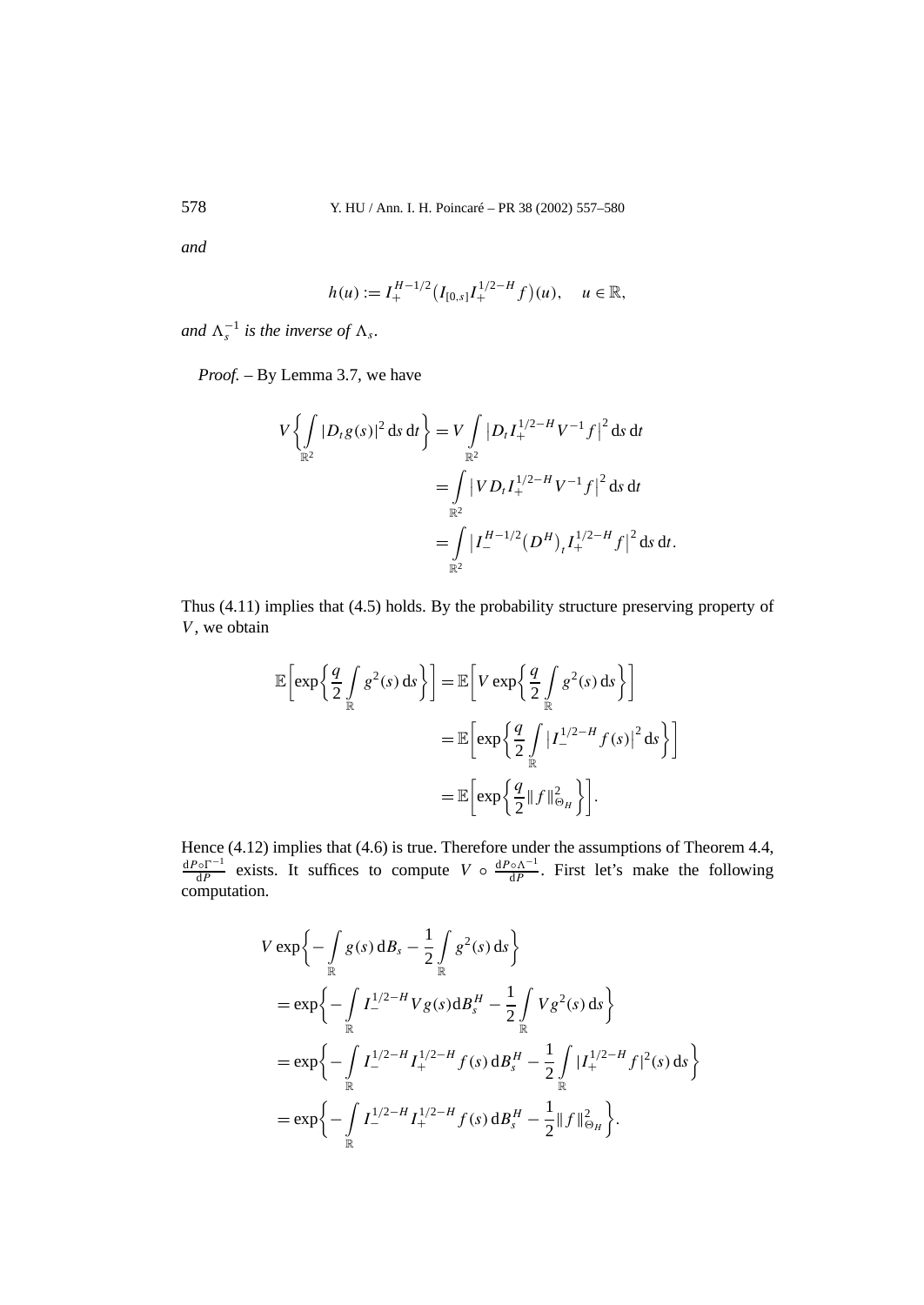Next we have to evaluate  $\tilde{\kappa} = V\kappa$ . Similar to Lemmas 4.1 and 4.2, we can prove that the following diagram

$$
\mathcal{E} \xrightarrow[V_s]{V} \widetilde{\mathcal{E}} \\
\int_{\mathcal{B}} \Gamma_s \xrightarrow[V_s]{\Lambda_s} \tag{4.15}
$$

commutes and that  $V(F \circ \Gamma_s) = (VF) \circ \Lambda_s$  holds. By Lemma 3.7,

$$
V(D_s g(r)) = I_-^{H-1/2} (D^H)_s [V g(r)] = I_-^{H-1/2} (D^H)_s I_+^{1/2-H}(f)(r).
$$

From Lemma 3.9 it follows that

$$
V(D_r(g(s, \Gamma_s^{-1})) \circ \Gamma_s) = I^{H-1/2}_-(D^H)_r [(Vg) \circ \Lambda_s^{-1}] \circ \Lambda_s
$$
  
=  $I^{H-1/2}_-(D^H)_r (I^{1/2-H}_+ f)(s, \Lambda_s^{-1}) \circ \Lambda_s.$ 

Thus

$$
V\kappa = \exp\left\{-\int_{\mathbb{R}} \int_{0}^{s} I_{-}^{H-1/2}(D)_{s} I_{+}^{1/2-H}(f)(r) I_{-}^{H-1/2}(D)_{r} \times (I_{+}^{1/2-H}f)(s, \Lambda_{s}) \circ \Lambda_{s}^{-1} ds dr\right\}.
$$
\n(4.16)

This proves the theorem.  $\Box$ 

*Remark* 4.5. – (a) If *f* is deterministic, then  $D<sub>s</sub> f = 0$ . Thus  $\tilde{\kappa} \equiv 1$ . Therefore if  $f \in \Theta_h$  is deterministic, then

$$
\frac{\mathrm{d}P^H \circ \Lambda^{-1}}{\mathrm{d}P^H} = \exp\bigg\{-\int\limits_{\mathbb{R}} I_{-}^{1/2-H} I_{+}^{1/2-H} f(s) \, \mathrm{d}B_s^H - \frac{1}{2} \|f\|_{\Theta_H}^2\bigg\}.\tag{4.17}
$$

By elementary results from the fractional calculus, we see that this formula coincides with the formula in [11]. This is in fact Cameron–Martin formula. See [16] for general Gaussian process case.

(b) To obtain the Girsanov formula for finite interval, one needs to compute the conditional expectation as indicated in [11].

# **Acknowledgements**

The author is grateful for the referee's careful reading and constructive comments on the original version of the paper.

# **REFERENCES**

[1] Alòs E., Mazet, O., Nualart D., Stochastic calculus with respect to fractional Brownian motion with Hurst parameter lesser than  $\frac{1}{2}$ , Stochastic Process. Appl. 86 (2000) 121–139.